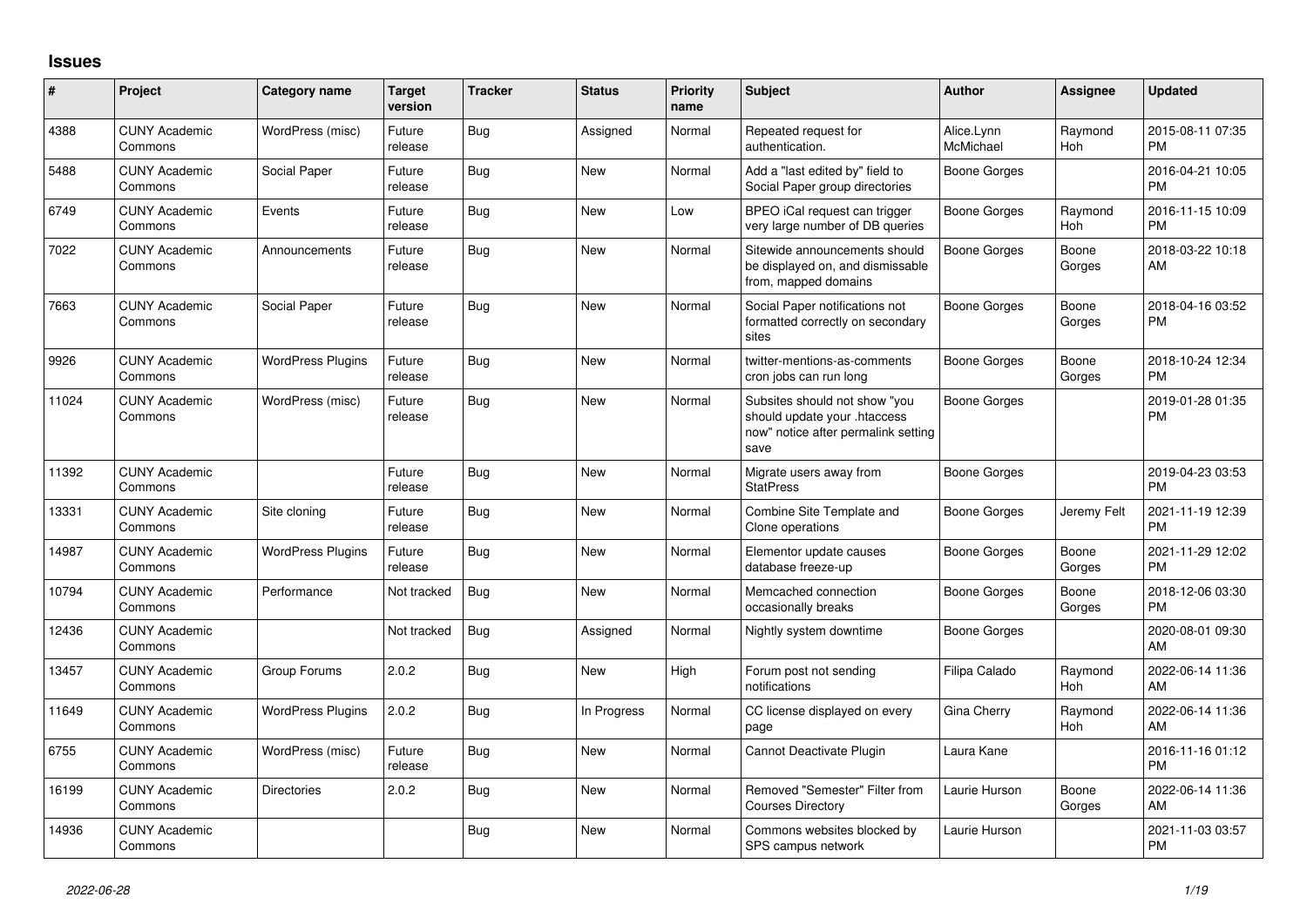| #     | Project                         | <b>Category name</b>       | <b>Target</b><br>version | <b>Tracker</b> | <b>Status</b>        | <b>Priority</b><br>name | <b>Subject</b>                                                                                | Author        | <b>Assignee</b>       | <b>Updated</b>                |
|-------|---------------------------------|----------------------------|--------------------------|----------------|----------------------|-------------------------|-----------------------------------------------------------------------------------------------|---------------|-----------------------|-------------------------------|
| 14940 | <b>CUNY Academic</b><br>Commons |                            |                          | Bug            | <b>New</b>           | Normal                  | Discrepancy between Commons<br>profile "sites" and actual # of sites                          | Laurie Hurson |                       | 2021-11-08 11:09<br>AM        |
| 15757 | <b>CUNY Academic</b><br>Commons |                            |                          | <b>Bug</b>     | New                  | Normal                  | Members # do not match                                                                        | Laurie Hurson |                       | 2022-03-30 04:52<br><b>PM</b> |
| 9289  | <b>CUNY Academic</b><br>Commons | <b>WordPress Plugins</b>   | Future<br>release        | <b>Bug</b>     | Reporter<br>Feedback | Normal                  | <b>Email Users Plugin</b>                                                                     | Laurie Hurson | Boone<br>Gorges       | 2018-10-24 12:34<br><b>PM</b> |
| 11415 | <b>CUNY Academic</b><br>Commons | <b>WordPress Plugins</b>   | Not tracked              | Bug            | Reporter<br>Feedback | Normal                  | <b>Blog Subscriptions in Jetpack</b>                                                          | Laurie Hurson |                       | 2019-05-14 10:34<br>AM        |
| 11879 | <b>CUNY Academic</b><br>Commons |                            | Not tracked              | Bug            | New                  | Normal                  | Hypothesis comments appearing<br>on multiple, different pdfs across<br>blogs                  | Laurie Hurson | Laurie Hurson         | 2019-09-19 02:39<br><b>PM</b> |
| 12438 | <b>CUNY Academic</b><br>Commons | Courses                    | Not tracked              | Bug            | <b>New</b>           | Normal                  | Site appearing twice                                                                          | Laurie Hurson | Boone<br>Gorges       | 2020-02-18 01:34<br><b>PM</b> |
| 9060  | <b>CUNY Academic</b><br>Commons | Commons In A Box           | Not tracked              | Bug            | Hold                 | Normal                  | Problems with CBox image library<br>upload                                                    | Lisa Rhody    | Raymond<br><b>Hoh</b> | 2018-01-10 03:26<br><b>PM</b> |
| 5268  | <b>CUNY Academic</b><br>Commons | Group Forums               | Future<br>release        | <b>Bug</b>     | Assigned             | Normal                  | Long-time to post to multiple<br>groups                                                       | Luke Waltzer  | Daniel Jones          | 2016-09-07 06:31<br><b>PM</b> |
| 6356  | <b>CUNY Academic</b><br>Commons | <b>WordPress Plugins</b>   | Future<br>release        | Bug            | Reporter<br>Feedback | Low                     | Should Subscribe2 be<br>deprecated?                                                           | Luke Waltzer  |                       | 2017-03-20 12:20<br><b>PM</b> |
| 7981  | <b>CUNY Academic</b><br>Commons | Social Paper               | Future<br>release        | Bug            | New                  | Normal                  | Social Paper comments should<br>not go to spam                                                | Luke Waltzer  | Boone<br>Gorges       | 2018-04-16 03:52<br><b>PM</b> |
| 5317  | <b>CUNY Academic</b><br>Commons | Group Blogs                | Not tracked              | <b>Bug</b>     | Reporter<br>Feedback | Normal                  | Notifications of New Post Didn't<br>Come                                                      | Luke Waltzer  | Samantha<br>Raddatz   | 2016-03-21 10:41<br><b>PM</b> |
| 6644  | <b>CUNY Academic</b><br>Commons |                            | Not tracked              | Bug            | Reporter<br>Feedback | High                    | White Screen at Login Pge                                                                     | Luke Waltzer  | Raymond<br>Hoh        | 2016-11-21 10:34<br><b>PM</b> |
| 7928  | <b>CUNY Academic</b><br>Commons | Group Forums               | Not tracked              | Bug            | <b>New</b>           | Normal                  | Duplicate Forum post                                                                          | Luke Waltzer  | Raymond<br>Hoh        | 2017-04-11 09:27<br><b>PM</b> |
| 13430 | <b>CUNY Academic</b><br>Commons | Reply By Email             | Not tracked              | <b>Bug</b>     | New                  | Normal                  | Delay in RBE                                                                                  | Luke Waltzer  | Raymond<br>Hoh        | 2020-10-13 11:16<br>AM        |
| 5282  | <b>CUNY Academic</b><br>Commons | Social Paper               | Future<br>release        | Bug            | New                  | Normal                  | Replying via email directs to<br>paper but not individual comment.                            | Marilyn Weber | Raymond<br>Hoh        | 2016-03-02 01:48<br><b>PM</b> |
| 9835  | <b>CUNY Academic</b><br>Commons | Group Forums               | Future<br>release        | Bug            | Assigned             | Normal                  | add a "like" function?                                                                        | Marilyn Weber | <b>Erik Trainer</b>   | 2018-06-05 01:49<br><b>PM</b> |
| 11971 | <b>CUNY Academic</b><br>Commons | <b>Email Notifications</b> | Future<br>release        | Bug            | Reporter<br>Feedback | Low                     | Pictures obscured in emailed post   Marilyn Weber<br>notifications                            |               | Raymond<br><b>Hoh</b> | 2019-11-21 01:14<br><b>PM</b> |
| 12360 | <b>CUNY Academic</b><br>Commons | <b>WordPress Themes</b>    | Not tracked              | <b>Bug</b>     | Reporter<br>Feedback | Normal                  | site just says "DANTE We are<br>currently in maintenance mode,<br>please check back shortly." | Marilyn Weber |                       | 2020-02-04 12:13<br><b>PM</b> |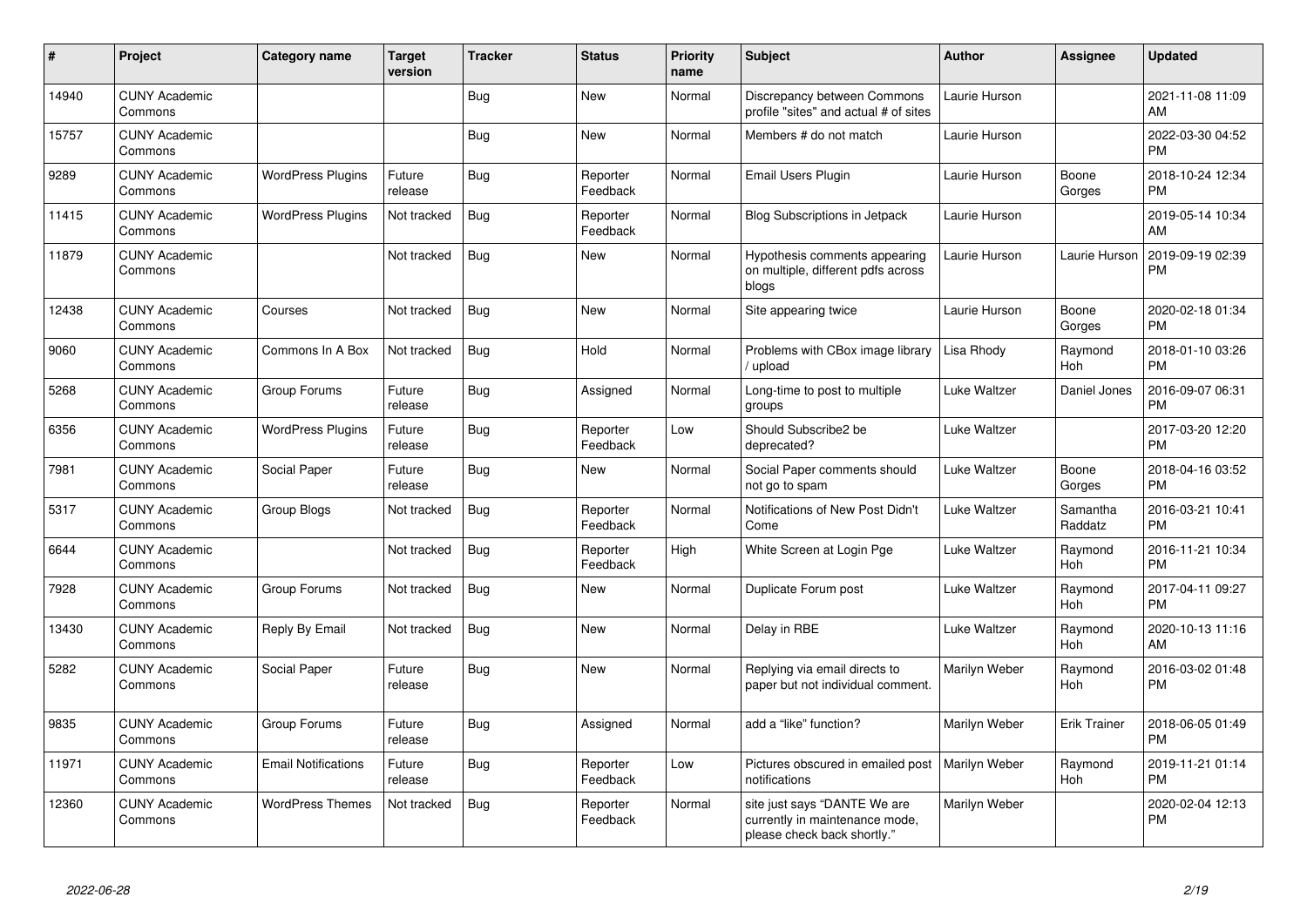| #     | <b>Project</b>                  | Category name              | Target<br>version | <b>Tracker</b> | <b>Status</b>        | <b>Priority</b><br>name | <b>Subject</b>                                                            | <b>Author</b>      | Assignee              | <b>Updated</b>                |
|-------|---------------------------------|----------------------------|-------------------|----------------|----------------------|-------------------------|---------------------------------------------------------------------------|--------------------|-----------------------|-------------------------------|
| 13328 | <b>CUNY Academic</b><br>Commons | Group Forums               | Not tracked       | <b>Bug</b>     | Reporter<br>Feedback | Normal                  | cross-posting in two related<br>groups                                    | Marilyn Weber      | Raymond<br><b>Hoh</b> | 2020-09-15 10:39<br><b>PM</b> |
| 2576  | <b>NYCDH Community</b><br>Site  |                            |                   | Bug            | Hold                 | Low                     | <b>Test Next Button in Javascript</b><br><b>Tutorial Under Activities</b> | <b>Mark Newton</b> | Alex Gil              | 2013-05-18 02:55<br><b>PM</b> |
| 10262 | <b>CUNY Academic</b><br>Commons |                            | Not tracked       | <b>Bug</b>     | Reporter<br>Feedback | Normal                  | Newsletter Plugin: Broken Image<br>at Bottom of All Newsletters           | Mark Webb          | Raymond<br>Hoh        | 2018-08-30 05:17<br><b>PM</b> |
| 10678 | <b>CUNY Academic</b><br>Commons |                            | Not tracked       | Bug            | Reporter<br>Feedback | High                    | Newsletter Plugin Not Sending<br><b>Out Newsletters</b>                   | Mark Webb          | Boone<br>Gorges       | 2019-09-16 09:38<br><b>PM</b> |
| 10769 | <b>CUNY Academic</b><br>Commons | <b>WordPress Themes</b>    | Not tracked       | Bug            | Reporter<br>Feedback | Normal                  | 2011 Theme Sidebar                                                        | Mark Webb          |                       | 2018-12-04 04:09<br><b>PM</b> |
| 11120 | <b>CUNY Academic</b><br>Commons | <b>WordPress Plugins</b>   | Not tracked       | Bug            | Reporter<br>Feedback | Normal                  | Events Manager Events Not<br>Showing Up                                   | Mark Webb          |                       | 2019-02-27 04:10<br><b>PM</b> |
| 3419  | <b>CUNY Academic</b><br>Commons | Group Invitations          | 1.6.14            | <b>Bug</b>     | Testing<br>Required  | Normal                  | Neatening the display of<br>messages on group requests                    | <b>Matt Gold</b>   | Boone<br>Gorges       | 2014-09-01 09:29<br><b>PM</b> |
| 16306 | <b>CUNY Academic</b><br>Commons | Messages                   | 2.0.2             | Bug            | Assigned             | Normal                  | Confusing messaging on send<br>message page                               | Matt Gold          | Raymond<br>Hoh        | 2022-06-27 08:09<br><b>PM</b> |
| 16307 | <b>CUNY Academic</b><br>Commons |                            |                   | <b>Bug</b>     | <b>New</b>           | Normal                  | Add brief messaging to<br>accept/decline group membership<br>requests     | Matt Gold          | Boone<br>Gorges       | 2022-06-27 06:13<br><b>PM</b> |
| 2618  | <b>NYCDH Community</b><br>Site  |                            |                   | Bug            | Assigned             | Low                     | Mark blogs as spam when created   Matt Gold<br>by users marked as spam    |                    | Boone<br>Gorges       | 2013-06-09 11:38<br><b>PM</b> |
| 8992  | <b>NYCDH Community</b><br>Site  |                            |                   | Bug            | Assigned             | Normal                  | Multiple RBE error reports                                                | Matt Gold          | Raymond<br>Hoh        | 2017-12-11 05:43<br><b>PM</b> |
| 4661  | <b>CUNY Academic</b><br>Commons | User Experience            | Future<br>release | Bug            | Assigned             | Normal                  | <b>Simplify Events text</b>                                               | <b>Matt Gold</b>   | Samantha<br>Raddatz   | 2015-10-02 09:06<br><b>PM</b> |
| 5691  | <b>CUNY Academic</b><br>Commons | <b>Blogs (BuddyPress)</b>  | Future<br>release | Bug            | Assigned             | High                    | Differing numbers on Sites display                                        | <b>Matt Gold</b>   | Raymond<br>Hoh        | 2016-06-13 01:37<br><b>PM</b> |
| 6671  | <b>CUNY Academic</b><br>Commons | Reply By Email             | Not tracked       | <b>Bug</b>     | Assigned             | Normal                  | "Post too often" RBE error<br>message                                     | Matt Gold          | Raymond<br>Hoh        | 2016-11-11 09:55<br>AM        |
| 6995  | <b>CUNY Academic</b><br>Commons | Home Page                  | Not tracked       | Bug            | Assigned             | Normal                  | member filter on homepage not<br>working                                  | Matt Gold          | Raymond<br>Hoh        | 2016-12-11 09:46<br><b>PM</b> |
| 8991  | <b>CUNY Academic</b><br>Commons | Reply By Email             | Not tracked       | <b>Bug</b>     | Hold                 | Normal                  | RBE duplicate email message<br>issue                                      | Matt Gold          | Raymond<br>Hoh        | 2018-02-18 08:53<br><b>PM</b> |
| 9979  | <b>CUNY Academic</b><br>Commons | <b>Email Notifications</b> | Not tracked       | Bug            | Reporter<br>Feedback | Normal                  | Reports of slow email activation<br>emails                                | Matt Gold          | Boone<br>Gorges       | 2018-08-29 09:40<br><b>PM</b> |
| 10040 | <b>CUNY Academic</b><br>Commons | WordPress (misc)           | Not tracked       | Bug            | Reporter<br>Feedback | Normal                  | User doesn't see full list of themes   Matt Gold                          |                    | Boone<br>Gorges       | 2018-07-25 10:12<br>AM        |
| 13949 | <b>CUNY Academic</b><br>Commons |                            | Not tracked       | Bug            | <b>New</b>           | Normal                  | Continued debugging of runaway<br>MySQL connections                       | <b>Matt Gold</b>   | Boone<br>Gorges       | 2021-09-14 10:42<br>AM        |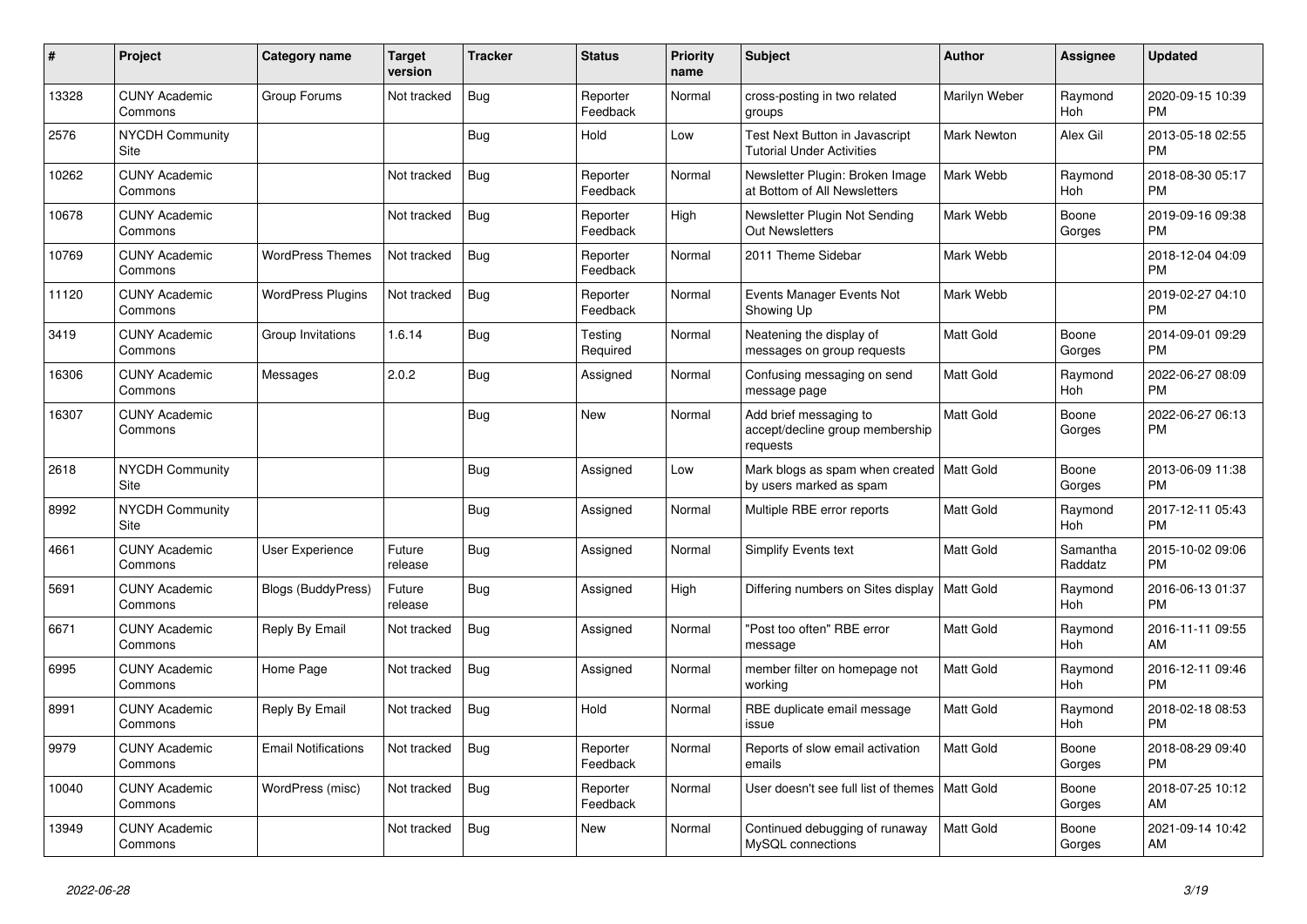| #     | Project                         | <b>Category name</b>     | <b>Target</b><br>version | <b>Tracker</b> | <b>Status</b>                       | <b>Priority</b><br>name | <b>Subject</b>                                                                                  | Author                  | <b>Assignee</b>   | <b>Updated</b>                |
|-------|---------------------------------|--------------------------|--------------------------|----------------|-------------------------------------|-------------------------|-------------------------------------------------------------------------------------------------|-------------------------|-------------------|-------------------------------|
| 2167  | <b>CUNY Academic</b><br>Commons | WordPress (misc)         | Future<br>release        | <b>Bug</b>     | Assigned                            | Normal                  | <b>CAC-Livestream Plugin Issues</b>                                                             | Michael Smith           | Dominic<br>Giglio | 2015-01-02 03:06<br><b>PM</b> |
| 9346  | <b>CUNY Academic</b><br>Commons | WordPress (misc)         | Not tracked              | <b>Bug</b>     | New                                 | Normal                  | Clone cetls.bmcc.cuny.edu for<br>development                                                    | Owen Roberts            | Raymond<br>Hoh    | 2018-03-06 05:35<br><b>PM</b> |
| 14483 | <b>CUNY Academic</b><br>Commons | WordPress - Media        | Not tracked              | <b>Bug</b>     | Reporter<br>Feedback                | Normal                  | Wordpress PDF Embed Stopped<br>Working after JITP Media Clone                                   | Patrick DeDauw          | Boone<br>Gorges   | 2021-05-20 01:51<br><b>PM</b> |
| 8675  | <b>CUNY Academic</b><br>Commons | <b>User Onboarding</b>   | Future<br>release        | Bug            | Reporter<br>Feedback                | Low                     | Add new User search screen calls<br>for the input of email address but<br>doesn't work with one | Paul Hebert             | Boone<br>Gorges   | 2017-10-11 11:17<br>AM        |
| 14792 | <b>CUNY Academic</b><br>Commons |                          |                          | Bug            | New                                 | Normal                  | Inconsistent email notifications<br>from gravity forms                                          | Raffi<br>Khatchadourian |                   | 2021-10-04 01:50<br><b>PM</b> |
| 15516 | <b>CUNY Academic</b><br>Commons | <b>WordPress Plugins</b> |                          | <b>Bug</b>     | Reporter<br>Feedback                | Normal                  | Can't publish or save draft of post<br>on wordpress.com                                         | Raffi<br>Khatchadourian | Raymond<br>Hoh    | 2022-03-02 05:52<br><b>PM</b> |
| 16294 | <b>CUNY Academic</b><br>Commons |                          |                          | <b>Bug</b>     | New                                 | Urgent                  | CAC is down                                                                                     | Raffi<br>Khatchadourian |                   | 2022-06-27 02:00<br><b>PM</b> |
| 15242 | <b>CUNY Academic</b><br>Commons | Performance              | Not tracked              | Bug            | Reporter<br>Feedback                | Normal                  | Slugist site                                                                                    | Raffi<br>Khatchadourian | Boone<br>Gorges   | 2022-02-07 11:14<br>AM        |
| 16296 | <b>CUNY Academic</b><br>Commons | Home Page                | 2.0.2                    | <b>Bug</b>     | Staged for<br>Production<br>Release | Normal                  | "Visit Profile" link on Member<br>Directory page doesn't work<br>properly                       | Raymond Hoh             | Raymond<br>Hoh    | 2022-06-24 07:54<br><b>PM</b> |
| 14908 | <b>CUNY Academic</b><br>Commons | Performance              |                          | <b>Bug</b>     | <b>New</b>                          | Normal                  | Stale object cache on cdev                                                                      | Raymond Hoh             | Boone<br>Gorges   | 2021-12-07 09:45<br>AM        |
| 16177 | <b>CUNY Academic</b><br>Commons | Reply By Email           |                          | <b>Bug</b>     | <b>New</b>                          | Normal                  | Switch to Inbound mode for RBE                                                                  | Raymond Hoh             | Raymond<br>Hoh    | 2022-05-30 04:32<br><b>PM</b> |
| 16255 | <b>CUNY Academic</b><br>Commons | WordPress (misc)         |                          | <b>Bug</b>     | <b>New</b>                          | Normal                  | Need to define 'MULTISITE'<br>constant in wp-config.php                                         | Raymond Hoh             |                   | 2022-06-19 09:31<br>AM        |
| 3691  | <b>CUNY Academic</b><br>Commons | <b>WordPress Plugins</b> | Future<br>release        | Bug            | New                                 | Normal                  | <b>WPMU Domain Mapping</b><br>Debugging on cdev                                                 | Raymond Hoh             | Matt Gold         | 2014-12-12 09:04<br>AM        |
| 3939  | <b>CUNY Academic</b><br>Commons | <b>WordPress Plugins</b> | Future<br>release        | <b>Bug</b>     | Hold                                | Normal                  | Activity stream support for<br>Co-Authors Plus plugin                                           | Raymond Hoh             | Raymond<br>Hoh    | 2015-11-09 06:13<br><b>PM</b> |
| 11243 | <b>CUNY Academic</b><br>Commons | BuddyPress (misc)        | Future<br>release        | <b>Bug</b>     | New                                 | Normal                  | Audit bp-custom.php                                                                             | Raymond Hoh             | Raymond<br>Hoh    | 2022-04-26 11:59<br>AM        |
| 14496 | <b>CUNY Academic</b><br>Commons | Domain Mapping           | Future<br>release        | <b>Bug</b>     | New                                 | Normal                  | Mapped domain SSO uses<br>third-party cookies                                                   | Raymond Hoh             | Raymond<br>Hoh    | 2021-05-24 04:03<br><b>PM</b> |
| 16245 | <b>CUNY Academic</b><br>Commons | WordPress (misc)         |                          | Bug            | Reporter<br>Feedback                | Normal                  | Save Button missing on<br>WordPress Profile page                                                | scott voth              | Raymond<br>Hoh    | 2022-06-16 03:09<br><b>PM</b> |
| 4438  | <b>CUNY Academic</b><br>Commons | Events                   | Future<br>release        | <b>Bug</b>     | Assigned                            | Normal                  | Events Calendar - Export<br><b>Recurring Events</b>                                             | scott voth              | Daniel Jones      | 2016-05-23 04:25<br>PM        |
| 4535  | <b>CUNY Academic</b><br>Commons | My Commons               | Future<br>release        | <b>Bug</b>     | New                                 | Low                     | My Commons filter issue                                                                         | scott voth              | Raymond<br>Hoh    | 2015-09-01 11:17<br>AM        |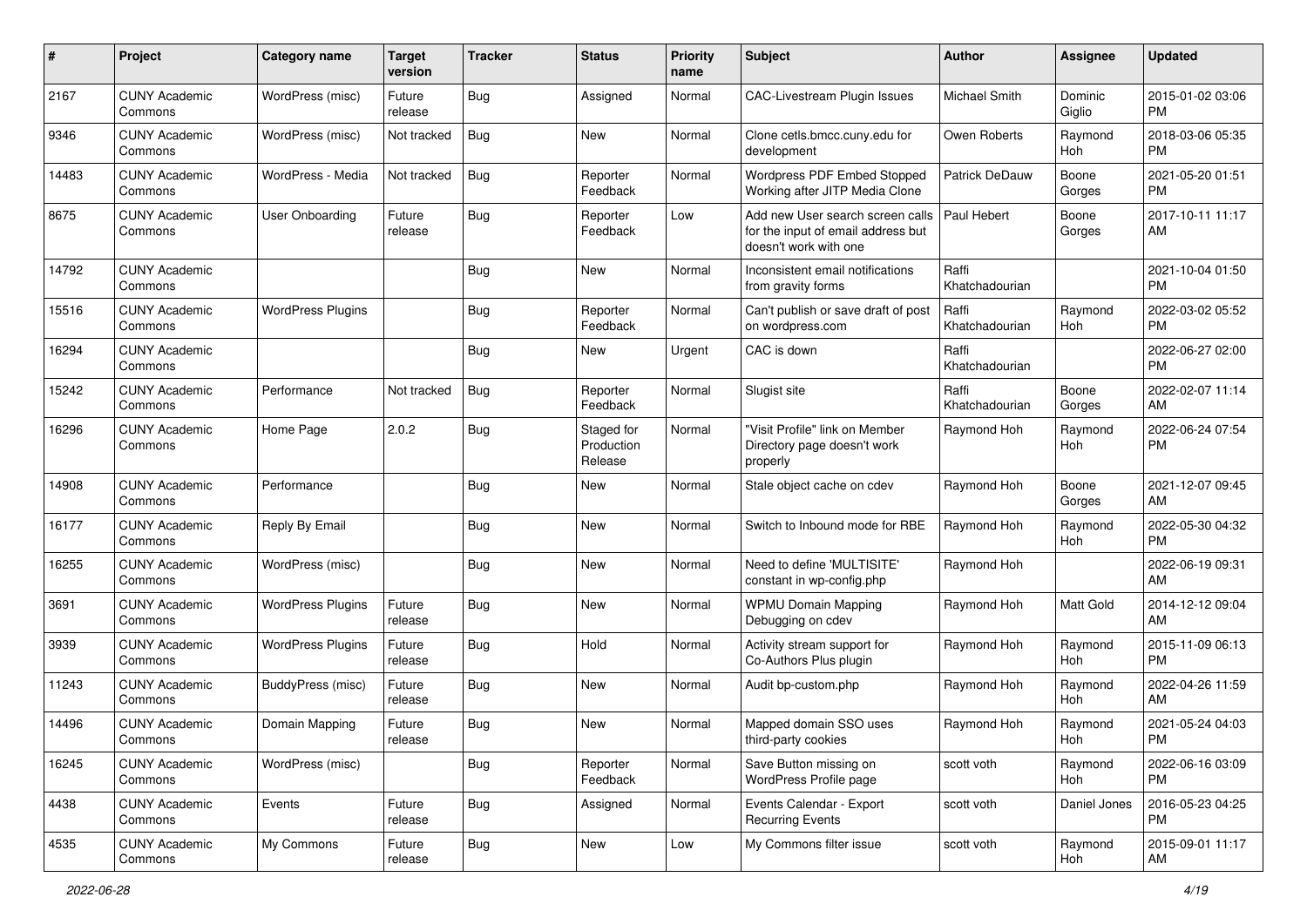| $\#$  | Project                         | Category name                  | <b>Target</b><br>version | <b>Tracker</b> | <b>Status</b>        | <b>Priority</b><br>name | <b>Subject</b>                                                | Author              | Assignee            | <b>Updated</b>                |
|-------|---------------------------------|--------------------------------|--------------------------|----------------|----------------------|-------------------------|---------------------------------------------------------------|---------------------|---------------------|-------------------------------|
| 5827  | <b>CUNY Academic</b><br>Commons | <b>Public Portfolio</b>        | Future<br>release        | <b>Bug</b>     | Assigned             | Normal                  | Academic Interests square<br>bracket links not working        | scott voth          | Chris Stein         | 2016-08-11 11:59<br><b>PM</b> |
| 12573 | <b>CUNY Academic</b><br>Commons | <b>WordPress Plugins</b>       | Future<br>release        | Bug            | New                  | Normal                  | <b>CommentPress Core Issues</b>                               | scott voth          |                     | 2020-03-24 04:32<br><b>PM</b> |
| 14113 | <b>CUNY Academic</b><br>Commons | WordPress (misc)               | Future<br>release        | <b>Bug</b>     | Hold                 | Normal                  | Block Editor Not Working on this<br>page - Json error         | scott voth          | Boone<br>Gorges     | 2021-03-05 11:01<br>AM        |
| 9515  | <b>CUNY Academic</b><br>Commons | <b>WordPress Plugins</b>       | Not tracked              | <b>Bug</b>     | Reporter<br>Feedback | Normal                  | Text to Speech plugin - "More<br>Slowly" checkbox not working | scott voth          | Boone<br>Gorges     | 2018-06-13 02:26<br><b>PM</b> |
| 4972  | <b>CUNY Academic</b><br>Commons | Analytics                      | Not tracked              | <b>Bug</b>     | <b>New</b>           | Normal                  | <b>Newsletter Analytics</b>                                   | Stephen Real        | Matt Gold           | 2015-12-09 12:54<br><b>PM</b> |
| 8440  | <b>CUNY Academic</b><br>Commons | Onboarding                     | Not tracked              | <b>Bug</b>     | <b>New</b>           | Normal                  | Create Test Email Accounts for<br><b>Onboarding Project</b>   | Stephen Real        | Stephen Real        | 2017-08-01 09:49<br><b>PM</b> |
| 14629 | <b>CUNY Academic</b><br>Commons |                                | Not tracked              | <b>Bug</b>     | Reporter<br>Feedback | Normal                  | Possible Post Order Bug?                                      | Syelle Graves       |                     | 2021-09-14 10:47<br>AM        |
| 11556 | <b>CUNY Academic</b><br>Commons | Courses                        | Not tracked              | Bug            | Reporter<br>Feedback | Normal                  | Instructor name given in course<br>listing                    | Tom Harbison        |                     | 2019-06-25 04:12<br><b>PM</b> |
| 12198 | <b>CUNY Academic</b><br>Commons |                                | Not tracked              | <b>Bug</b>     | Reporter<br>Feedback | Normal                  | Duplicate listing in My Sites                                 | Tom Harbison        |                     | 2019-12-09 05:50<br><b>PM</b> |
| 13891 | <b>CUNY Academic</b><br>Commons | Internal Tools and<br>Workflow | 2.1.0                    | Feature        | <b>New</b>           | Normal                  | Migrate automated linting to<br>GitHub Actions                | Boone Gorges        | Jeremy Felt         | 2022-05-26 10:45<br>AM        |
| 15194 | <b>CUNY Academic</b><br>Commons | Internal Tools and<br>Workflow | 2.1.0                    | Feature        | <b>New</b>           | Normal                  | PHPCS sniff for un-restored<br>switch_to_blog() calls         | Boone Gorges        | Jeremy Felt         | 2022-05-26 10:45<br>AM        |
| 15883 | <b>CUNY Academic</b><br>Commons |                                | 2.1.0                    | Feature        | <b>New</b>           | Normal                  | Release BPGES update                                          | Boone Gorges        | Boone<br>Gorges     | 2022-05-26 10:39<br>AM        |
| 308   | <b>CUNY Academic</b><br>Commons | Registration                   | Future<br>release        | Feature        | <b>New</b>           | Normal                  | Group recommendations for<br>signup process                   | Boone Gorges        | Samantha<br>Raddatz | 2015-11-09 05:07<br><b>PM</b> |
| 618   | <b>CUNY Academic</b><br>Commons | <b>BuddyPress Docs</b>         | Future<br>release        | Feature        | Assigned             | Normal                  | BuddyPress Docs: export formats                               | <b>Boone Gorges</b> | Boone<br>Gorges     | 2015-11-09 05:38<br><b>PM</b> |
| 1165  | <b>CUNY Academic</b><br>Commons | <b>Email Invitations</b>       | Future<br>release        | Feature        | Assigned             | Low                     | Allow saved lists of invitees under<br>Send Invites           | Boone Gorges        | Boone<br>Gorges     | 2015-11-09 06:03<br><b>PM</b> |
| 1166  | <b>CUNY Academic</b><br>Commons | <b>Email Invitations</b>       | Future<br>release        | Feature        | <b>New</b>           | Low                     | Better organizational tools for<br>Sent Invites               | Boone Gorges        | Boone<br>Gorges     | 2015-11-09 06:02<br><b>PM</b> |
| 1167  | <b>CUNY Academic</b><br>Commons | <b>Email Invitations</b>       | Future<br>release        | Feature        | <b>New</b>           | Low                     | Allow email invitations to be<br>resent                       | Boone Gorges        | Boone<br>Gorges     | 2015-11-12 12:53<br>AM        |
| 1417  | <b>CUNY Academic</b><br>Commons | <b>BuddyPress Docs</b>         | Future<br>release        | Feature        | Assigned             | Low                     | <b>Bulk actions for BuddyPress Docs</b>                       | <b>Boone Gorges</b> | Boone<br>Gorges     | 2016-10-17 10:41<br><b>PM</b> |
| 1422  | <b>CUNY Academic</b><br>Commons | <b>BuddyPress Docs</b>         | Future<br>release        | Feature        | Assigned             | Normal                  | Make "created Doc" activity icons<br>non-mini                 | <b>Boone Gorges</b> | Boone<br>Gorges     | 2015-11-09 05:48<br>PM        |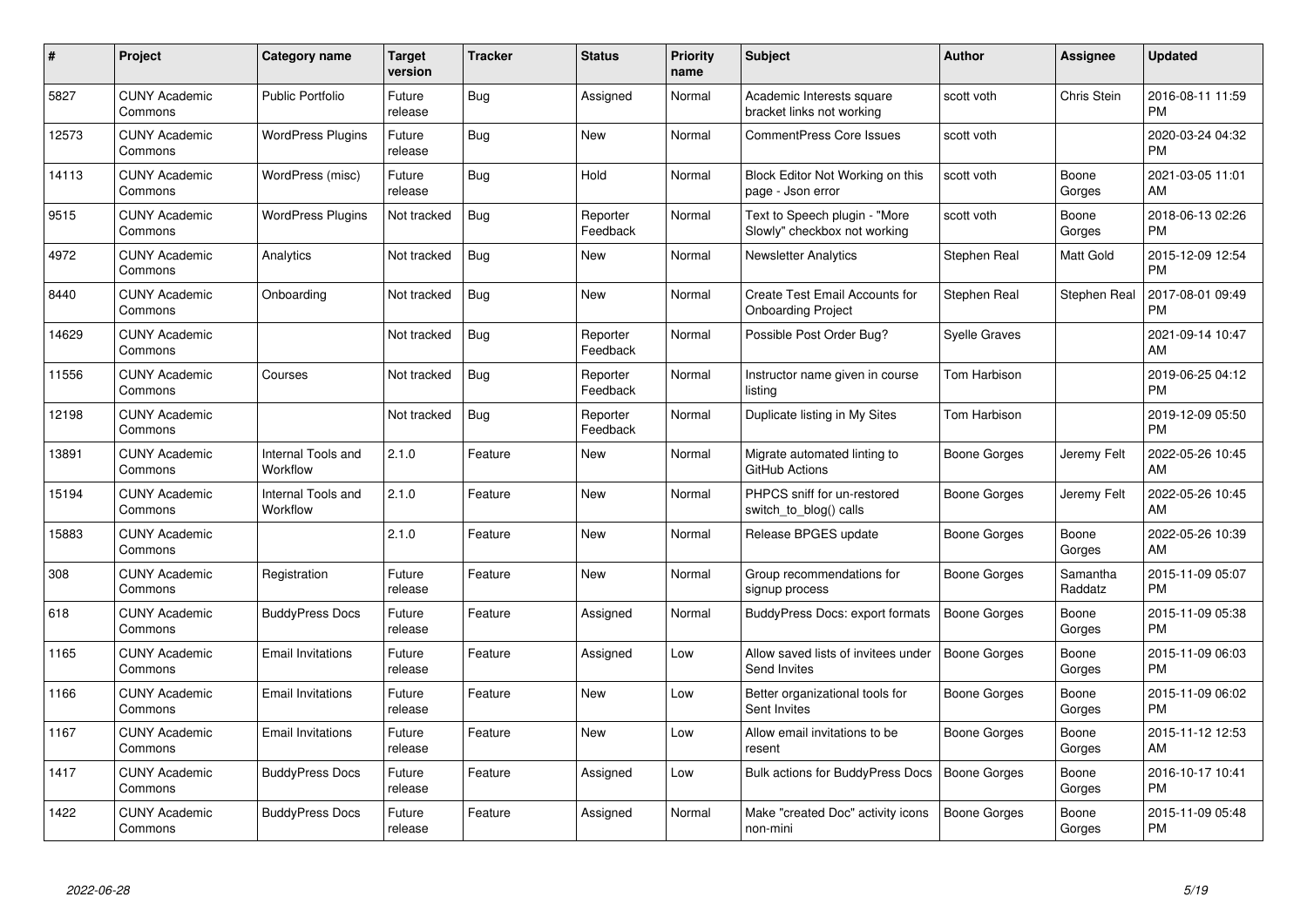| $\#$  | <b>Project</b>                  | Category name           | <b>Target</b><br>version | <b>Tracker</b> | <b>Status</b> | Priority<br>name | <b>Subject</b>                                                                    | Author              | Assignee          | <b>Updated</b>                |
|-------|---------------------------------|-------------------------|--------------------------|----------------|---------------|------------------|-----------------------------------------------------------------------------------|---------------------|-------------------|-------------------------------|
| 1423  | <b>CUNY Academic</b><br>Commons | BuddyPress (misc)       | Future<br>release        | Feature        | Assigned      | Low              | Show an avatar for pingback<br>comment activity items                             | Boone Gorges        | <b>Tahir Butt</b> | 2016-10-24 12:03<br><b>PM</b> |
| 1508  | <b>CUNY Academic</b><br>Commons | WordPress (misc)        | Future<br>release        | Feature        | Assigned      | Normal           | Share login cookies across<br>mapped domains                                      | Boone Gorges        | Boone<br>Gorges   | 2012-07-02 12:12<br><b>PM</b> |
| 1744  | <b>CUNY Academic</b><br>Commons | <b>BuddyPress Docs</b>  | Future<br>release        | Feature        | Assigned      | Normal           | Spreadsheet-style Docs                                                            | Boone Gorges        | Boone<br>Gorges   | 2015-11-09 06:13<br><b>PM</b> |
| 1983  | <b>CUNY Academic</b><br>Commons | Home Page               | Future<br>release        | Feature        | Assigned      | Low              | Media Library integration with<br>Featured Content plugin                         | <b>Boone Gorges</b> | Dominic<br>Giglio | 2014-03-17 10:34<br>AM        |
| 2832  | <b>CUNY Academic</b><br>Commons | <b>Public Portfolio</b> | Future<br>release        | Feature        | Assigned      | Normal           | Improve interface for (not)<br>auto-linking profile fields                        | Boone Gorges        | Chris Stein       | 2015-01-05 08:52<br><b>PM</b> |
| 3002  | <b>CUNY Academic</b><br>Commons | Search                  | Future<br>release        | Feature        | Assigned      | Normal           | Overhaul CAC search by using<br>external search appliance                         | <b>Boone Gorges</b> | Boone<br>Gorges   | 2020-07-15 03:05<br><b>PM</b> |
| 3048  | <b>CUNY Academic</b><br>Commons | <b>Public Portfolio</b> | Future<br>release        | Feature        | <b>New</b>    | Low              | Images for rich text profile fields                                               | <b>Boone Gorges</b> | Boone<br>Gorges   | 2014-02-19 12:56<br><b>PM</b> |
| 3192  | <b>CUNY Academic</b><br>Commons | Group Forums            | Future<br>release        | Feature        | Assigned      | Normal           | Customizable forum views for<br>bbPress 2.x group forums                          | Boone Gorges        | Raymond<br>Hoh    | 2015-11-09 12:47<br><b>PM</b> |
| 3193  | <b>CUNY Academic</b><br>Commons | Group Forums            | Future<br>release        | Feature        | Assigned      | Normal           | bbPress 2.x dynamic roles and<br><b>RBE</b>                                       | Boone Gorges        | Boone<br>Gorges   | 2014-09-30 01:30<br><b>PM</b> |
| 3330  | <b>CUNY Academic</b><br>Commons | My Commons              | Future<br>release        | Feature        | Assigned      | Normal           | 'Commons Information" tool                                                        | Boone Gorges        | Chris Stein       | 2014-09-22 08:46<br><b>PM</b> |
| 3580  | <b>CUNY Academic</b><br>Commons | <b>Group Blogs</b>      | Future<br>release        | Feature        | <b>New</b>    | Normal           | Multiple blogs per group                                                          | <b>Boone Gorges</b> | Boone<br>Gorges   | 2018-02-20 02:02<br><b>PM</b> |
| 4481  | <b>CUNY Academic</b><br>Commons | Events                  | Future<br>release        | Feature        | <b>New</b>    | Normal           | Group admins/mods should have<br>the ability to unlink an event from<br>the group | Boone Gorges        | Boone<br>Gorges   | 2017-04-24 03:53<br><b>PM</b> |
| 4635  | <b>CUNY Academic</b><br>Commons | Authentication          | Future<br>release        | Feature        | <b>New</b>    | Normal           | Allow non-WP authentication                                                       | Boone Gorges        | Sonja Leix        | 2019-03-01 02:05<br><b>PM</b> |
| 5234  | <b>CUNY Academic</b><br>Commons | Membership              | Future<br>release        | Feature        | Assigned      | Normal           | Write Unconfirmed patch for WP                                                    | Boone Gorges        | Boone<br>Gorges   | 2016-10-24 11:18<br>AM        |
| 5489  | <b>CUNY Academic</b><br>Commons | Social Paper            | Future<br>release        | Feature        | New           | Normal           | Asc/desc sorting for Social Paper<br>directories                                  | Boone Gorges        |                   | 2016-04-21 10:06<br><b>PM</b> |
| 6332  | <b>CUNY Academic</b><br>Commons | WordPress (misc)        | Future<br>release        | Feature        | <b>New</b>    | Normal           | Allow uploaded files to be marked<br>as private in an ad hoc way                  | <b>Boone Gorges</b> |                   | 2016-10-17 11:41<br><b>PM</b> |
| 9720  | <b>CUNY Academic</b><br>Commons | Authentication          | Future<br>release        | Feature        | <b>New</b>    | Normal           | The Commons should be an<br>oAuth provider                                        | <b>Boone Gorges</b> |                   | 2019-03-01 02:04<br><b>PM</b> |
| 10380 | <b>CUNY Academic</b><br>Commons | WordPress (misc)        | Future<br>release        | Feature        | In Progress   | Normal           | Remove blacklisted plugins                                                        | Boone Gorges        |                   | 2022-04-26 12:00<br><b>PM</b> |
| 11834 | <b>CUNY Academic</b><br>Commons | <b>Group Files</b>      | Future<br>release        | Feature        | <b>New</b>    | Normal           | Improved tools for managing<br>group file folders                                 | Boone Gorges        | Sonja Leix        | 2019-09-06 03:55<br><b>PM</b> |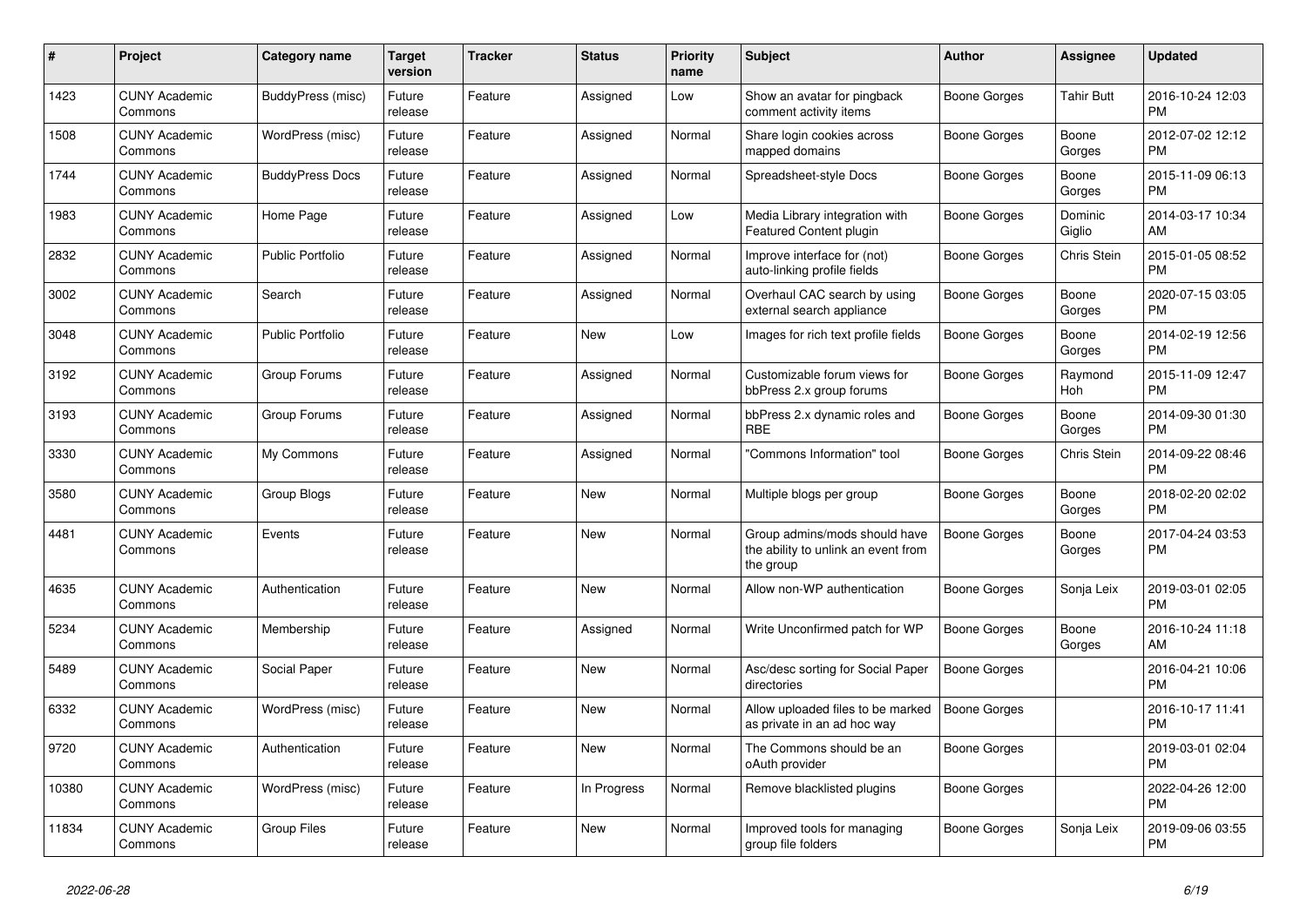| #     | Project                         | Category name                  | <b>Target</b><br>version | <b>Tracker</b> | <b>Status</b>        | Priority<br>name | <b>Subject</b>                                                                                | <b>Author</b>       | Assignee          | <b>Updated</b>                |
|-------|---------------------------------|--------------------------------|--------------------------|----------------|----------------------|------------------|-----------------------------------------------------------------------------------------------|---------------------|-------------------|-------------------------------|
| 11945 | <b>CUNY Academic</b><br>Commons | Reckoning                      | Future<br>release        | Feature        | Reporter<br>Feedback | Normal           | Add Comments bubble to<br>Reckoning views                                                     | Boone Gorges        | Boone<br>Gorges   | 2019-11-12 05:14<br><b>PM</b> |
| 12042 | <b>CUNY Academic</b><br>Commons | <b>Email Notifications</b>     | Future<br>release        | Feature        | <b>New</b>           | Normal           | Improved error logging for BPGES   Boone Gorges<br>send queue                                 |                     | Boone<br>Gorges   | 2021-11-19 12:25<br><b>PM</b> |
| 12091 | <b>CUNY Academic</b><br>Commons | <b>Group Files</b>             | Future<br>release        | Feature        | <b>New</b>           | Normal           | Improved pre-upload file<br>validation for bp-group-documents                                 | <b>Boone Gorges</b> | Boone<br>Gorges   | 2019-11-14 01:21<br><b>PM</b> |
| 13048 | <b>CUNY Academic</b><br>Commons | Shortcodes and<br>embeds       | Future<br>release        | Feature        | <b>New</b>           | Normal           | Jupyter Notebooks support                                                                     | Boone Gorges        |                   | 2020-07-14 11:46<br>AM        |
| 13358 | <b>CUNY Academic</b><br>Commons | Group Forums                   | Future<br>release        | Feature        | New                  | Normal           | Improved UI for group forum<br>threading settings                                             | Boone Gorges        | Raymond<br>Hoh    | 2021-11-19 12:27<br><b>PM</b> |
| 13466 | <b>CUNY Academic</b><br>Commons | Cavalcade                      | Future<br>release        | Feature        | <b>New</b>           | Normal           | Automated cleanup for duplicate<br>Cavalcade tasks                                            | <b>Boone Gorges</b> | Boone<br>Gorges   | 2020-10-13 05:24<br><b>PM</b> |
| 13835 | <b>CUNY Academic</b><br>Commons | WordPress (misc)               | Future<br>release        | Feature        | <b>New</b>           | Normal           | Allow OneSearch widget to have<br>'CUNY' as campus                                            | <b>Boone Gorges</b> | Boone<br>Gorges   | 2021-11-19 12:39<br><b>PM</b> |
| 14184 | <b>CUNY Academic</b><br>Commons | <b>Public Portfolio</b>        | Future<br>release        | Feature        | <b>New</b>           | Normal           | Centralized mechanism for storing<br>Campus affiliations                                      | <b>Boone Gorges</b> | Boone<br>Gorges   | 2022-01-04 11:35<br>AM        |
| 14309 | <b>CUNY Academic</b><br>Commons | Group Library                  | Future<br>release        | Feature        | <b>New</b>           | Normal           | Better handling of<br>bp group document file<br>download attempts when file is<br>not present | <b>Boone Gorges</b> | Boone<br>Gorges   | 2021-11-19 12:28<br><b>PM</b> |
| 16092 | <b>CUNY Academic</b><br>Commons |                                | Future<br>release        | Feature        | Hold                 | Normal           | Don't show main site in Site<br>search results                                                | Boone Gorges        | Boone<br>Gorges   | 2022-05-17 03:12<br><b>PM</b> |
| 3230  | <b>CUNY Academic</b><br>Commons | Internal Tools and<br>Workflow | Not tracked              | Feature        | Assigned             | High             | Scripts for quicker<br>provisioning/updating of<br>development environments                   | <b>Boone Gorges</b> | Boone<br>Gorges   | 2016-01-26 04:54<br><b>PM</b> |
| 11517 | <b>CUNY Academic</b><br>Commons |                                | Not tracked              | Feature        | Assigned             | Normal           | wp-accessibility plugin should not<br>strip 'target="_blank" by default                       | <b>Boone Gorges</b> | Laurie Hurson     | 2019-09-24 09:57<br>AM        |
| 12911 | <b>CUNY Academic</b><br>Commons |                                | Not tracked              | Feature        | New                  | Normal           | Block access to xmlrpc.php based<br>on User-Agent                                             | Boone Gorges        | Boone<br>Gorges   | 2020-06-09 05:12<br><b>PM</b> |
| 1460  | <b>CUNY Academic</b><br>Commons | Analytics                      | Future<br>release        | Feature        | Assigned             | Normal           | Update System Report                                                                          | <b>Brian Foote</b>  | Boone<br>Gorges   | 2015-11-09 06:13<br><b>PM</b> |
| 2881  | <b>CUNY Academic</b><br>Commons | <b>Public Portfolio</b>        | Future<br>release        | Feature        | Assigned             | Normal           | Redesign the UX for Profiles                                                                  | Chris Stein         | Chris Stein       | 2016-10-13 12:45<br><b>PM</b> |
| 13199 | <b>CUNY Academic</b><br>Commons | Group Forums                   | Future<br>release        | Feature        | <b>New</b>           | Normal           | Favoring Groups over bbPress<br>plugin                                                        | Colin McDonald      | Colin<br>McDonald | 2021-11-19 12:28<br><b>PM</b> |
| 13370 | <b>CUNY Academic</b><br>Commons | Group Library                  | Future<br>release        | Feature        | New                  | Normal           | Library bulk deletion and folder<br>editing                                                   | Colin McDonald      | Boone<br>Gorges   | 2020-10-13 10:41<br>AM        |
| 3615  | <b>CUNY Academic</b><br>Commons | Redmine                        | Not tracked              | Feature        | <b>New</b>           | Low              | Create Redmine issues via email                                                               | Dominic Giglio      | Boone<br>Gorges   | 2017-11-16 11:36<br>AM        |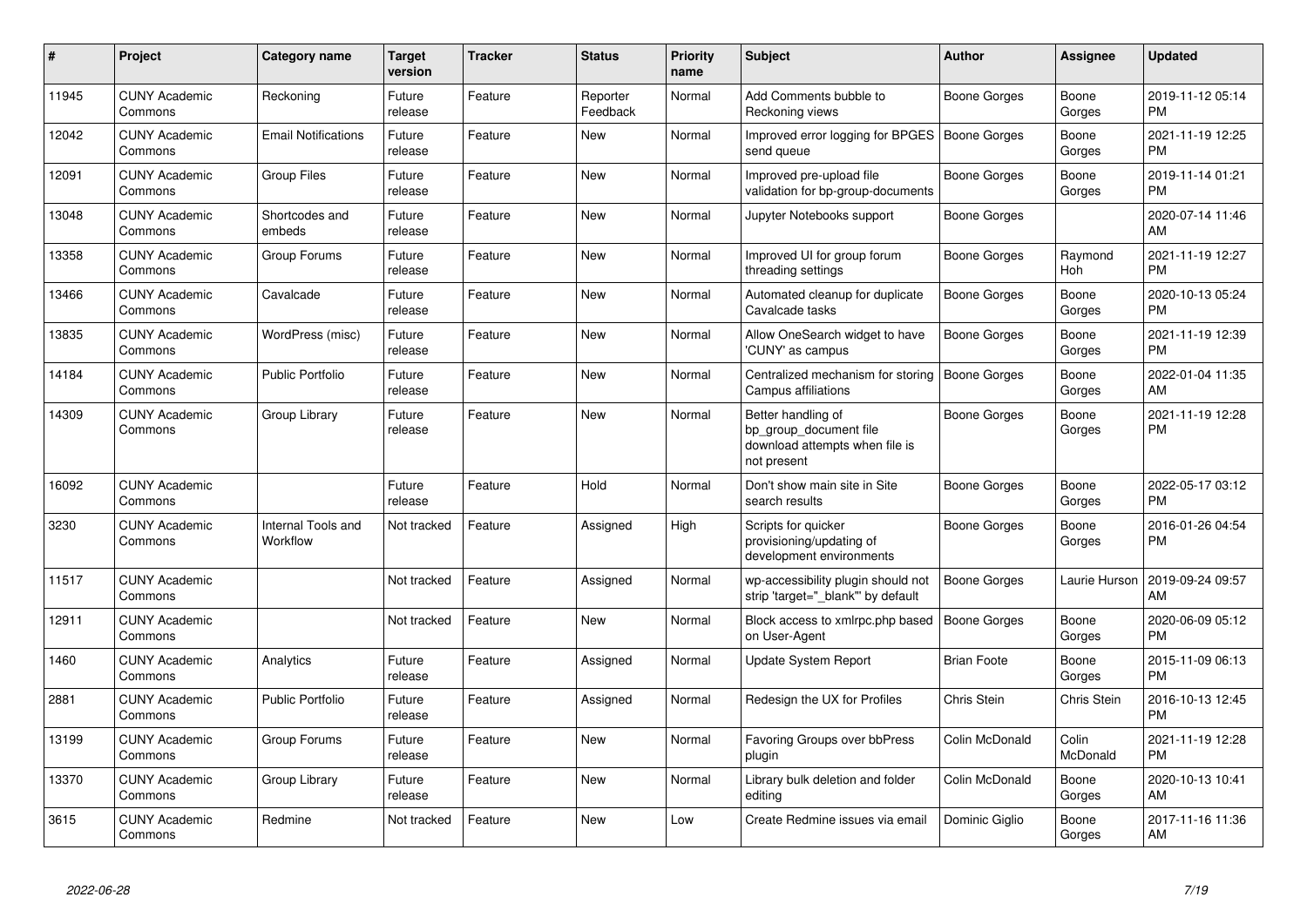| #     | Project                                                                 | <b>Category name</b>     | <b>Target</b><br>version | <b>Tracker</b> | <b>Status</b>        | <b>Priority</b><br>name | Subject                                                                                    | Author              | <b>Assignee</b>     | <b>Updated</b>                |
|-------|-------------------------------------------------------------------------|--------------------------|--------------------------|----------------|----------------------|-------------------------|--------------------------------------------------------------------------------------------|---------------------|---------------------|-------------------------------|
| 11968 | JustPublics@365<br>MediaCamp                                            |                          |                          | Feature        | <b>New</b>           | Normal                  | Nanoscience Retractable Display<br>Unit                                                    | Donald Cherry       | Bonnie<br>Eissner   | 2021-02-19 08:50<br>AM        |
| 12062 | AD/O365 Transition<br>from NonMatric to<br><b>Matriculated Students</b> |                          |                          | Feature        | In Progress          | Normal                  | create solution and console<br>project                                                     | Emilio Rodriguez    | Emilio<br>Rodriguez | 2019-11-12 03:56<br><b>PM</b> |
| 3473  | <b>CUNY Academic</b><br>Commons                                         | <b>User Experience</b>   | Future<br>release        | Feature        | Assigned             | Normal                  | Commons profile: Add help info<br>about "Positions" replacing "title"                      | Keith Miyake        | Samantha<br>Raddatz | 2015-11-09 02:28<br><b>PM</b> |
| 12121 | <b>CUNY Academic</b><br>Commons                                         | <b>WordPress Plugins</b> | 2.0.2                    | Feature        | Reporter<br>Feedback | Normal                  | Embedding H5P Iframes on<br>Commons Site                                                   | Laurie Hurson       | Boone<br>Gorges     | 2022-06-14 11:36<br>AM        |
| 15613 | <b>CUNY Academic</b><br>Commons                                         |                          | 2.0.2                    | Feature        | Reporter<br>Feedback | Normal                  | Adding "Passster" plugin                                                                   | Laurie Hurson       |                     | 2022-06-14 11:36<br>AM        |
| 11131 | <b>CUNY Academic</b><br>Commons                                         |                          | Future<br>release        | Feature        | Reporter<br>Feedback | Normal                  | <b>Image Annotation Plugins</b>                                                            | Laurie Hurson       |                     | 2019-02-26 11:33<br>AM        |
| 11789 | <b>CUNY Academic</b><br>Commons                                         | Courses                  | Future<br>release        | Feature        | New                  | Normal                  | Ability to remove item from<br>Courses list                                                | Laurie Hurson       | Sonja Leix          | 2019-09-24 12:28<br><b>PM</b> |
| 12446 | <b>CUNY Academic</b><br>Commons                                         | Groups (misc)            | Future<br>release        | Feature        | Reporter<br>Feedback | Normal                  | Toggle default site to group forum<br>posting                                              | Laurie Hurson       | Laurie Hurson       | 2020-03-10 11:57<br>AM        |
| 13650 | <b>CUNY Academic</b><br>Commons                                         | Group Library            | Future<br>release        | Feature        | New                  | Normal                  | Forum Attachments in Group<br>Library                                                      | Laurie Hurson       |                     | 2021-11-19 12:30<br><b>PM</b> |
| 14787 | <b>CUNY Academic</b><br>Commons                                         | <b>Plugin Packages</b>   | Future<br>release        | Feature        | New                  | Normal                  | Creating a "Design" plugin<br>package                                                      | Laurie Hurson       | scott voth          | 2022-04-27 04:56<br><b>PM</b> |
| 15923 | <b>CUNY Academic</b><br>Commons                                         |                          | Not tracked              | Feature        | Reporter<br>Feedback | Normal                  | <b>Bellows Plugin Adjustments</b>                                                          | Laurie Hurson       |                     | 2022-04-20 10:10<br>AM        |
| 2325  | <b>CUNY Academic</b><br>Commons                                         | BuddyPress (misc)        | Future<br>release        | Feature        | Assigned             | Low                     | Profile should have separate<br>fields for first/last names                                | local admin         | Boone<br>Gorges     | 2015-11-09 06:09<br><b>PM</b> |
| 2610  | <b>CUNY Academic</b><br>Commons                                         | Group Invitations        | Future<br>release        | Feature        | Assigned             | Low                     | Request: Custom invitation<br>message to group invites                                     | local admin         | Boone<br>Gorges     | 2015-11-09 06:13<br><b>PM</b> |
| 5225  | <b>CUNY Academic</b><br>Commons                                         | Registration             | Future<br>release        | Feature        | Assigned             | Normal                  | On-boarding Issues                                                                         | Luke Waltzer        | Samantha<br>Raddatz | 2016-02-12 02:58<br><b>PM</b> |
| 6078  | <b>CUNY Academic</b><br>Commons                                         | Blogs (BuddyPress)       | Future<br>release        | Feature        | <b>New</b>           | Normal                  | Explore Adding Network Blog<br>Metadata Plugin                                             | Luke Waltzer        | Luke Waltzer        | 2016-10-11 10:29<br><b>PM</b> |
| 6389  | <b>CUNY Academic</b><br>Commons                                         | <b>BuddyPress Docs</b>   | Future<br>release        | Feature        | New                  | Low                     | Make Discussion Area Visible<br>When Editing a Doc                                         | <b>Luke Waltzer</b> | Boone<br>Gorges     | 2016-10-21 04:16<br>PM        |
| 8835  | <b>CUNY Academic</b><br>Commons                                         | Blogs (BuddyPress)       | Future<br>release        | Feature        | New                  | Normal                  | Extend cuny.is shortlinks to sites                                                         | Luke Waltzer        | Boone<br>Gorges     | 2022-04-26 11:59<br>AM        |
| 9895  | <b>CUNY Academic</b><br>Commons                                         | Onboarding               | Future<br>release        | Feature        | Assigned             | Normal                  | Add "Accept Invitation"<br>link/button/function to Group<br>and/or Site invitation emails? | Luke Waltzer        | Boone<br>Gorges     | 2018-06-07 12:42<br><b>PM</b> |
| 8211  | <b>CUNY Academic</b><br>Commons                                         | <b>WordPress Themes</b>  | Future<br>release        | Feature        | New                  | Normal                  | Theme Suggestions: Material<br>Design-Inspired Themes                                      | Margaret Galvan     | Margaret<br>Galvan  | 2017-08-07 02:48<br><b>PM</b> |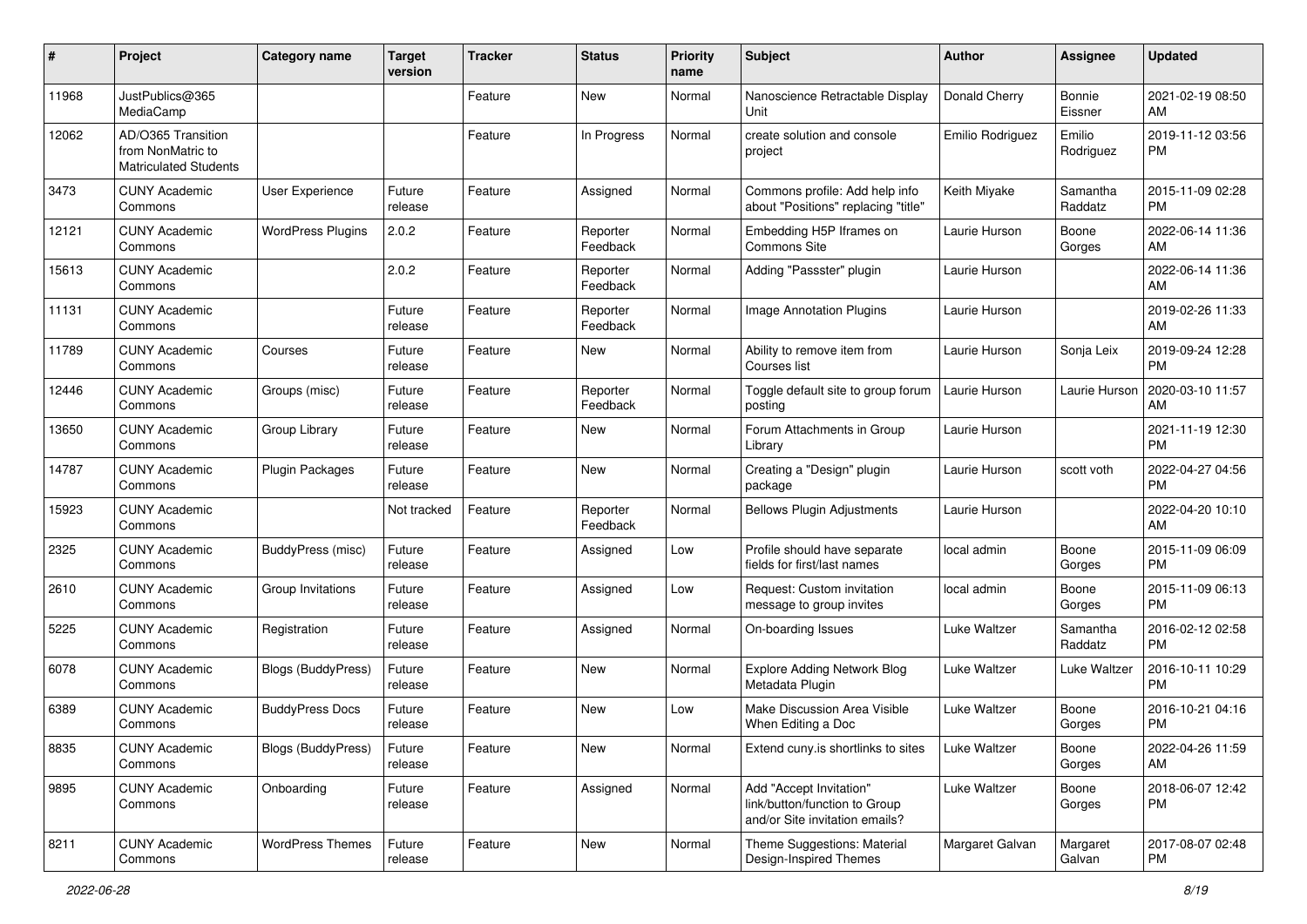| #     | Project                         | <b>Category name</b>       | Target<br>version | <b>Tracker</b> | <b>Status</b>        | <b>Priority</b><br>name | <b>Subject</b>                                                                                                                                        | <b>Author</b>      | <b>Assignee</b>     | <b>Updated</b>                |
|-------|---------------------------------|----------------------------|-------------------|----------------|----------------------|-------------------------|-------------------------------------------------------------------------------------------------------------------------------------------------------|--------------------|---------------------|-------------------------------|
| 7828  | <b>CUNY Academic</b><br>Commons |                            | Not tracked       | Feature        | Assigned             | Normal                  | Theme Assessment 2017                                                                                                                                 | Margaret Galvan    | Margaret<br>Galvan  | 2017-05-02 10:41<br><b>PM</b> |
| 5050  | <b>CUNY Academic</b><br>Commons | Social Paper               | Future<br>release | Feature        | New                  | Low                     | Making comments visible in SP<br>editing mode (SP suggestion #1)                                                                                      | Marilyn Weber      | Samantha<br>Raddatz | 2019-09-17 11:10<br><b>PM</b> |
| 5052  | <b>CUNY Academic</b><br>Commons | Social Paper               | Future<br>release | Feature        | New                  | Low                     | Sentence by sentence or line by<br>line comments (SP suggestion #3)                                                                                   | Marilyn Weber      | Boone<br>Gorges     | 2016-02-11 10:24<br><b>PM</b> |
| 5053  | <b>CUNY Academic</b><br>Commons | Social Paper               | Future<br>release | Feature        | New                  | Low                     | Scrollable menu to add readers<br>(SP suggestion #4)                                                                                                  | Marilyn Weber      | Samantha<br>Raddatz | 2016-04-21 05:21<br><b>PM</b> |
| 5058  | <b>CUNY Academic</b><br>Commons | Social Paper               | Future<br>release | Feature        | New                  | Low                     | Can there be a clearer signal that<br>even when comments have<br>already been made you add<br>comments by clicking on the side?<br>(SP suggestion #5) | Marilyn Weber      | Samantha<br>Raddatz | 2016-02-11 10:24<br><b>PM</b> |
| 5199  | <b>CUNY Academic</b><br>Commons | Social Paper               | Future<br>release | Feature        | New                  | Normal                  | add tables to the SP editor                                                                                                                           | Marilyn Weber      |                     | 2016-10-24 11:27<br>AM        |
| 5205  | <b>CUNY Academic</b><br>Commons | Social Paper               | Future<br>release | Feature        | New                  | Normal                  | Social Paper folders                                                                                                                                  | Marilyn Weber      |                     | 2016-02-11 10:24<br><b>PM</b> |
| 5397  | <b>CUNY Academic</b><br>Commons | Social Paper               | Future<br>release | Feature        | <b>New</b>           | Normal                  | frustrating to have to<br>enable/disable in SP                                                                                                        | Marilyn Weber      | Samantha<br>Raddatz | 2016-04-20 03:39<br><b>PM</b> |
| 5992  | <b>CUNY Academic</b><br>Commons | <b>Email Notifications</b> | Future<br>release | Feature        | New                  | Normal                  | Changing the From line of<br>autogenerated blog emails                                                                                                | Marilyn Weber      |                     | 2018-09-27 05:19<br><b>PM</b> |
| 13912 | <b>CUNY Academic</b><br>Commons |                            | Not tracked       | Feature        | Hold                 | Low                     | posting "missed schedule"                                                                                                                             | Marilyn Weber      |                     | 2021-02-23 10:46<br>AM        |
| 2571  | NYCDH Community<br>Site         |                            |                   | Feature        | Assigned             | Normal                  | Add Google custom search box to<br>homepage                                                                                                           | <b>Mark Newton</b> | Raymond<br>Hoh      | 2013-05-18 07:49<br><b>PM</b> |
| 2573  | NYCDH Community<br>Site         |                            |                   | Feature        | Reporter<br>Feedback | Normal                  | Add dh nyc twitter list feed to site                                                                                                                  | <b>Mark Newton</b> | <b>Matt Gold</b>    | 2013-05-16 11:42<br><b>PM</b> |
| 2574  | NYCDH Community<br>Site         |                            |                   | Feature        | Assigned             | Normal                  | Add Way to Upload Files to<br>Groups                                                                                                                  | <b>Mark Newton</b> | Raymond<br>Hoh      | 2013-05-18 07:46<br><b>PM</b> |
| 2577  | <b>NYCDH Community</b><br>Site  |                            |                   | Feature        | Assigned             | Low                     | Investigate Potential to Add Links<br>to the Forum                                                                                                    | Mark Newton        | Alex Gil            | 2013-05-16 09:40<br><b>PM</b> |
| 287   | <b>CUNY Academic</b><br>Commons | WordPress (misc)           | Future<br>release | Feature        | Assigned             | Normal                  | Create troubleshooting tool for<br>account sign-up                                                                                                    | Matt Gold          | Boone<br>Gorges     | 2015-11-09 06:17<br>PM        |
| 310   | <b>CUNY Academic</b><br>Commons | BuddyPress (misc)          | Future<br>release | Feature        | Assigned             | Low                     | Friend Request Email                                                                                                                                  | Matt Gold          | Samantha<br>Raddatz | 2015-11-09 05:08<br><b>PM</b> |
| 333   | <b>CUNY Academic</b><br>Commons | <b>Email Notifications</b> | Future<br>release | Feature        | Assigned             | Low                     | Delay Forum Notification Email<br>Delivery Until After Editing Period<br>Ends                                                                         | Matt Gold          | Raymond<br>Hoh      | 2015-11-09 06:01<br><b>PM</b> |
| 364   | <b>CUNY Academic</b><br>Commons | <b>WordPress Plugins</b>   | Future<br>release | Feature        | New                  | Normal                  | <b>Bulletin Board</b>                                                                                                                                 | Matt Gold          |                     | 2015-01-05 08:50<br><b>PM</b> |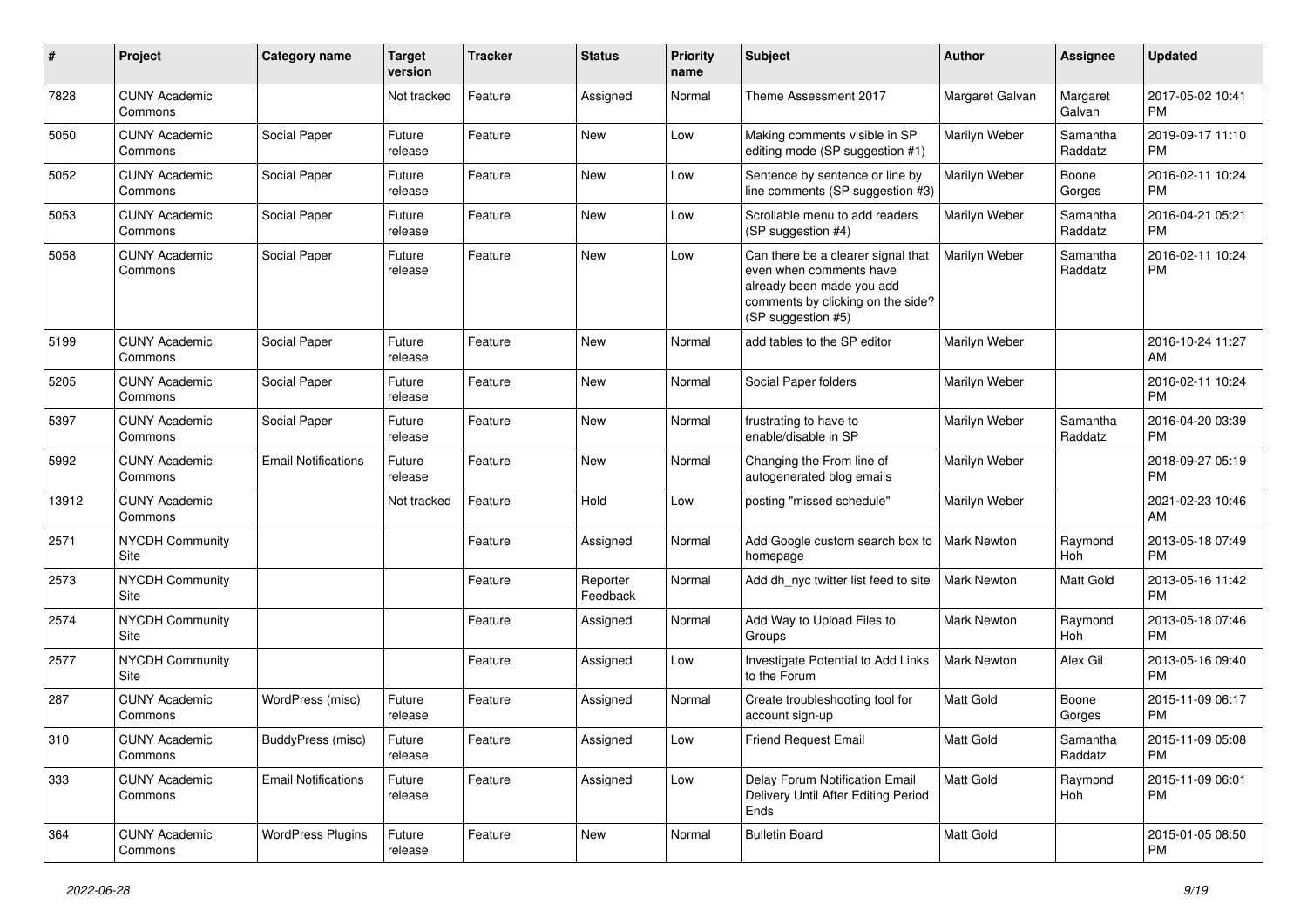| #    | Project                         | Category name            | <b>Target</b><br>version | <b>Tracker</b> | <b>Status</b>        | <b>Priority</b><br>name | <b>Subject</b>                                                               | Author           | <b>Assignee</b>     | <b>Updated</b>                |
|------|---------------------------------|--------------------------|--------------------------|----------------|----------------------|-------------------------|------------------------------------------------------------------------------|------------------|---------------------|-------------------------------|
| 365  | <b>CUNY Academic</b><br>Commons | WordPress (misc)         | Future<br>release        | Feature        | Assigned             | Normal                  | <b>Create Mouseover Tooltips</b><br>throughout Site                          | <b>Matt Gold</b> | Chris Stein         | 2015-11-09 06:18<br><b>PM</b> |
| 370  | <b>CUNY Academic</b><br>Commons | Registration             | Future<br>release        | Feature        | Assigned             | High                    | <b>Guest Accounts</b>                                                        | Matt Gold        | Matt Gold           | 2015-04-09 09:33<br><b>PM</b> |
| 377  | <b>CUNY Academic</b><br>Commons | BuddyPress (misc)        | Future<br>release        | Feature        | Assigned             | Normal                  | Like buttons                                                                 | <b>Matt Gold</b> | Boone<br>Gorges     | 2010-11-16 05:13<br><b>PM</b> |
| 412  | <b>CUNY Academic</b><br>Commons | <b>WordPress Themes</b>  | Future<br>release        | Feature        | Assigned             | Normal                  | <b>Featured Themes</b>                                                       | <b>Matt Gold</b> | Dominic<br>Giglio   | 2015-01-05 08:44<br><b>PM</b> |
| 435  | <b>CUNY Academic</b><br>Commons | BuddyPress (misc)        | Future<br>release        | Feature        | Assigned             | Normal                  | Include Avatar Images in Forum<br><b>Post Notification Emails</b>            | <b>Matt Gold</b> | Boone<br>Gorges     | 2010-12-08 12:40<br><b>PM</b> |
| 497  | <b>CUNY Academic</b><br>Commons | <b>WordPress Plugins</b> | Future<br>release        | Feature        | Assigned             | Normal                  | Drag and Drop Ordering on<br>Gallery Post Plugin                             | Matt Gold        | Ron Rennick         | 2015-11-09 06:18<br><b>PM</b> |
| 500  | <b>CUNY Academic</b><br>Commons | BuddyPress (misc)        | Future<br>release        | Feature        | Assigned             | Normal                  | Export Group Data                                                            | Matt Gold        | Boone<br>Gorges     | 2010-12-19 12:09<br><b>PM</b> |
| 554  | <b>CUNY Academic</b><br>Commons | BuddyPress (misc)        | Future<br>release        | Feature        | Assigned             | Normal                  | Add Trackback notifications to<br>site-wide activity feed                    | <b>Matt Gold</b> | Boone<br>Gorges     | 2015-11-09 06:19<br><b>PM</b> |
| 599  | <b>CUNY Academic</b><br>Commons | BuddyPress (misc)        | Future<br>release        | Feature        | Assigned             | Normal                  | Consider adding rating plugins for<br><b>BuddyPress/BBPress</b>              | <b>Matt Gold</b> | Boone<br>Gorges     | 2011-08-22 06:50<br><b>PM</b> |
| 635  | <b>CUNY Academic</b><br>Commons | BuddyPress (misc)        | Future<br>release        | Feature        | Assigned             | Normal                  | Big Blue Button -<br>Videoconferencing in Groups and<br><b>Blogs</b>         | Matt Gold        | Boone<br>Gorges     | 2011-03-14 03:24<br><b>PM</b> |
| 653  | <b>CUNY Academic</b><br>Commons | Group Blogs              | Future<br>release        | Feature        | Assigned             | Normal                  | Redesign Integration of Groups<br>and Blogs                                  | Matt Gold        | Samantha<br>Raddatz | 2015-11-09 05:40<br><b>PM</b> |
| 658  | <b>CUNY Academic</b><br>Commons | <b>WordPress Plugins</b> | Future<br>release        | Feature        | Assigned             | Normal                  | Rebulid Sitewide Tag Suggestion                                              | Matt Gold        | Boone<br>Gorges     | 2015-01-05 08:47<br><b>PM</b> |
| 940  | <b>CUNY Academic</b><br>Commons | Redmine                  | Future<br>release        | Feature        | Assigned             | Low                     | Communication with users after<br>releases                                   | <b>Matt Gold</b> | Dominic<br>Giglio   | 2012-09-09 04:36<br><b>PM</b> |
| 1105 | <b>CUNY Academic</b><br>Commons | WordPress (misc)         | Future<br>release        | Feature        | Assigned             | Normal                  | Rephrase Blog Privacy Options                                                | Matt Gold        | Samantha<br>Raddatz | 2015-11-09 06:19<br><b>PM</b> |
| 1192 | <b>CUNY Academic</b><br>Commons | <b>Group Files</b>       | Future<br>release        | Feature        | Assigned             | Low                     | When posting group files, allow<br>users to add a category without<br>saving | <b>Matt Gold</b> | Raymond<br>Hoh      | 2015-11-09 05:53<br><b>PM</b> |
| 1456 | <b>CUNY Academic</b><br>Commons | Group Invitations        | Future<br>release        | Feature        | Reporter<br>Feedback | Low                     | Invite to Group Button from Profile   Matt Gold<br>Field                     |                  | Samantha<br>Raddatz | 2015-11-09 05:59<br><b>PM</b> |
| 1544 | <b>CUNY Academic</b><br>Commons | Groups (misc)            | Future<br>release        | Feature        | Reporter<br>Feedback | Normal                  | Group Filtering and Sorting                                                  | Matt Gold        | Chris Stein         | 2019-03-01 02:25<br><b>PM</b> |
| 1562 | <b>CUNY Academic</b><br>Commons | <b>WordPress Plugins</b> | Future<br>release        | Feature        | Assigned             | Low                     | Play with NYT Collaborative<br><b>Authoring Tool</b>                         | Matt Gold        | Boone<br>Gorges     | 2015-01-05 08:47<br><b>PM</b> |
| 2013 | <b>CUNY Academic</b><br>Commons | Public Portfolio         | Future<br>release        | Feature        | Assigned             | Low                     | Have Profile Privacy Options<br>show up only for filled-in fields            | Matt Gold        | Boone<br>Gorges     | 2015-11-09 06:09<br><b>PM</b> |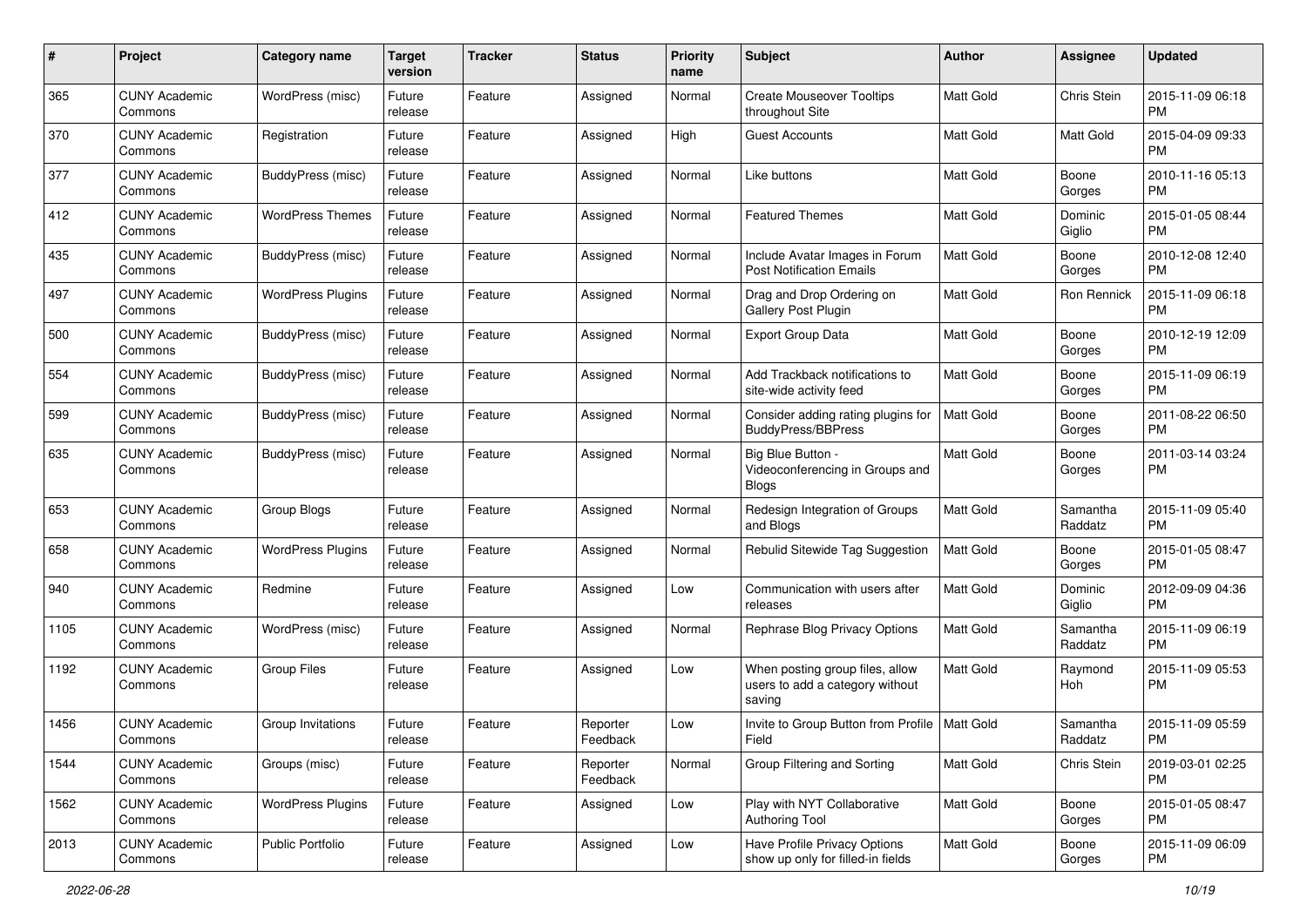| #    | Project                         | <b>Category name</b>     | <b>Target</b><br>version | <b>Tracker</b> | <b>Status</b> | <b>Priority</b><br>name | <b>Subject</b>                                                         | Author           | <b>Assignee</b> | <b>Updated</b>                |
|------|---------------------------------|--------------------------|--------------------------|----------------|---------------|-------------------------|------------------------------------------------------------------------|------------------|-----------------|-------------------------------|
| 2223 | <b>CUNY Academic</b><br>Commons | <b>WordPress Plugins</b> | Future<br>release        | Feature        | Assigned      | Low                     | Add Participad to the CUNY<br><b>Academic Commons</b>                  | <b>Matt Gold</b> | Boone<br>Gorges | 2014-09-17 10:03<br><b>PM</b> |
| 2523 | <b>CUNY Academic</b><br>Commons | <b>BuddyPress Docs</b>   | Future<br>release        | Feature        | Assigned      | Normal                  | Allow Users to Upload Images to<br><b>BP Docs</b>                      | Matt Gold        | Boone<br>Gorges | 2015-11-09 06:14<br><b>PM</b> |
| 3042 | <b>CUNY Academic</b><br>Commons | <b>Public Portfolio</b>  | Future<br>release        | Feature        | Assigned      | Normal                  | Browsing member interests                                              | Matt Gold        | Boone<br>Gorges | 2015-03-21 09:04<br><b>PM</b> |
| 3080 | <b>CUNY Academic</b><br>Commons | <b>Group Files</b>       | Future<br>release        | Feature        | Assigned      | Low                     | Create a system to keep track of<br>file changes                       | <b>Matt Gold</b> | Boone<br>Gorges | 2014-02-26 10:04<br>PM        |
| 3090 | <b>CUNY Academic</b><br>Commons | Twitter page             | Future<br>release        | Feature        | Assigned      | Normal                  | Prevent Retweets from showing<br>up on Commons twitter page            | <b>Matt Gold</b> | Tahir Butt      | 2016-10-24 11:31<br>AM        |
| 3220 | <b>CUNY Academic</b><br>Commons | <b>Public Portfolio</b>  | Future<br>release        | Feature        | Assigned      | Normal                  | Add indent/outdent option to<br>Formatting Buttons on Profile<br>Page  | Matt Gold        | Boone<br>Gorges | 2014-05-21 10:39<br>PM        |
| 3308 | <b>CUNY Academic</b><br>Commons | Group Invitations        | Future<br>release        | Feature        | Assigned      | Normal                  | Allow members to rescind group<br>invitations                          | <b>Matt Gold</b> | Boone<br>Gorges | 2015-04-01 08:53<br><b>PM</b> |
| 3354 | <b>CUNY Academic</b><br>Commons | <b>Group Files</b>       | Future<br>release        | Feature        | Assigned      | Low                     | Allow Group Download of Multiple<br>Selected Files                     | Matt Gold        | Chris Stein     | 2014-08-01 08:50<br>AM        |
| 3517 | <b>CUNY Academic</b><br>Commons | My Commons               | Future<br>release        | Feature        | Assigned      | Normal                  | Mute/Unmute My Commons<br>updates                                      | <b>Matt Gold</b> | Raymond<br>Hoh  | 2015-11-09 01:19<br><b>PM</b> |
| 3536 | <b>CUNY Academic</b><br>Commons | My Commons               | Future<br>release        | Feature        | Assigned      | Normal                  | Infinite Scroll on My Commons<br>page                                  | <b>Matt Gold</b> | Raymond<br>Hoh  | 2015-04-13 04:42<br><b>PM</b> |
| 3662 | <b>CUNY Academic</b><br>Commons | <b>SEO</b>               | Future<br>release        | Feature        | Assigned      | Normal                  | Duplicate Content/SEO/Google<br>issues                                 | Matt Gold        | Raymond<br>Hoh  | 2015-04-13 04:37<br><b>PM</b> |
| 3759 | <b>CUNY Academic</b><br>Commons | WordPress (misc)         | Future<br>release        | Feature        | Assigned      | Normal                  | Review Interface for Adding Users   Matt Gold<br>to Blogs              |                  | Boone<br>Gorges | 2015-03-24 05:52<br><b>PM</b> |
| 3768 | <b>CUNY Academic</b><br>Commons | <b>Public Portfolio</b>  | Future<br>release        | Feature        | Assigned      | Normal                  | Institutions/Past positions on<br>public portfolios                    | <b>Matt Gold</b> | Boone<br>Gorges | 2018-04-23 10:44<br>AM        |
| 3770 | <b>CUNY Academic</b><br>Commons | <b>Public Portfolio</b>  | Future<br>release        | Feature        | Assigned      | Normal                  | Improve Layout/Formatting of<br>Positions Area on Public<br>Portfolios | <b>Matt Gold</b> | Chris Stein     | 2015-04-01 09:17<br><b>PM</b> |
| 4053 | <b>CUNY Academic</b><br>Commons | Events                   | Future<br>release        | Feature        | Assigned      | Normal                  | Create new tab for past events                                         | Matt Gold        | Boone<br>Gorges | 2015-05-12 02:10<br><b>PM</b> |
| 4238 | <b>CUNY Academic</b><br>Commons | Events                   | Future<br>release        | Feature        | Assigned      | Normal                  | Copy Events to Other Groups?                                           | Matt Gold        | Boone<br>Gorges | 2015-07-02 10:08<br>AM        |
| 4980 | <b>CUNY Academic</b><br>Commons | Home Page                | Future<br>release        | Feature        | Assigned      | Normal                  | CAC Featured Content -- Adding<br>Randomization                        | Matt Gold        | Boone<br>Gorges | 2016-12-12 03:01<br>PM        |
| 5016 | <b>CUNY Academic</b><br>Commons | Events                   | Future<br>release        | Feature        | Assigned      | Low                     | Allow comments to be posted on<br>events                               | Matt Gold        | Raymond<br>Hoh  | 2019-03-01 02:23<br>PM        |
| 5316 | <b>CUNY Academic</b><br>Commons | User Experience          | Future<br>release        | Feature        | Assigned      | Normal                  | Prompt user email address<br>updates                                   | Matt Gold        | Stephen Real    | 2016-12-21 03:30<br><b>PM</b> |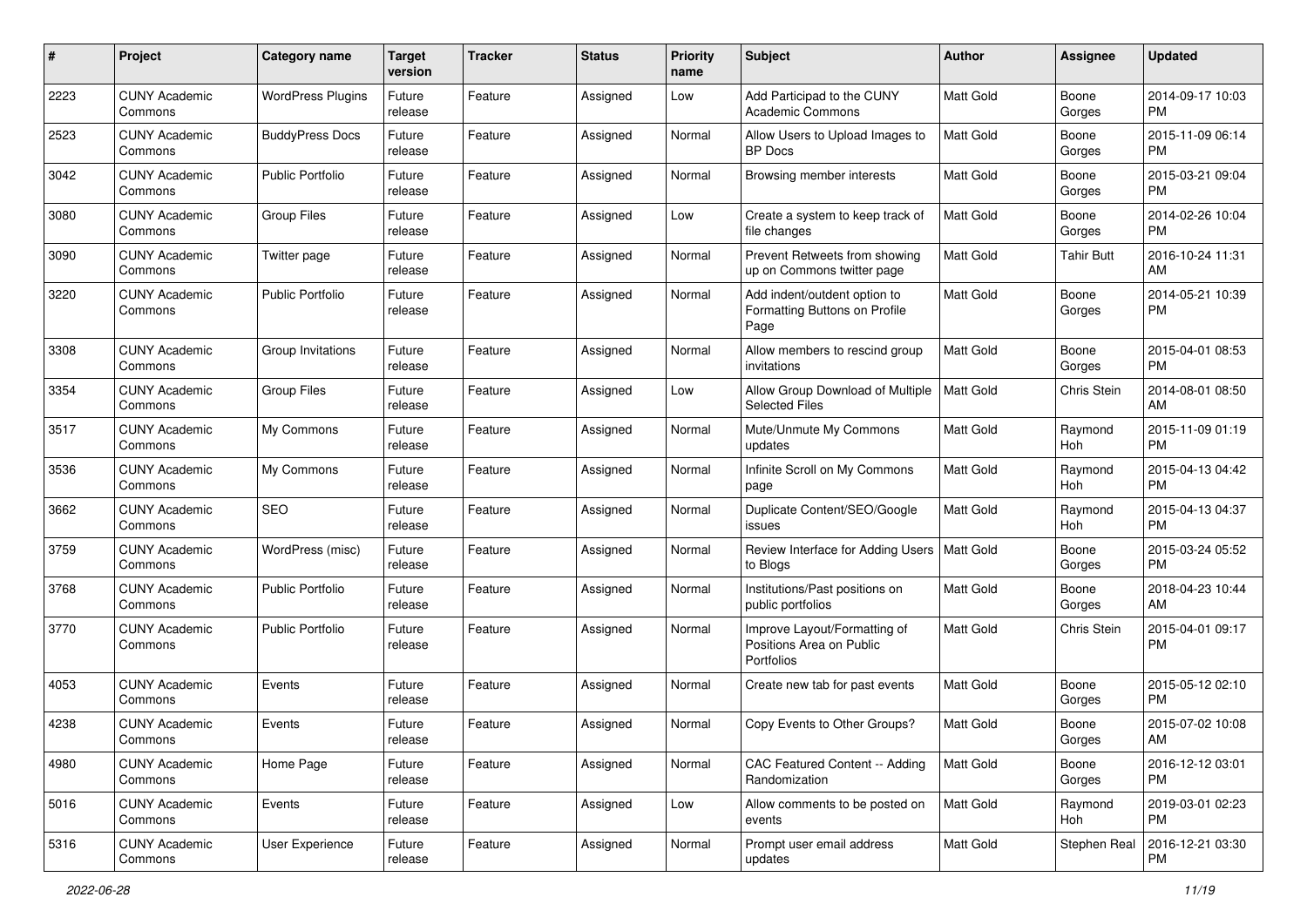| #     | Project                         | Category name              | <b>Target</b><br>version | <b>Tracker</b> | <b>Status</b>        | Priority<br>name | <b>Subject</b>                                                                        | <b>Author</b>    | <b>Assignee</b>      | <b>Updated</b>                |
|-------|---------------------------------|----------------------------|--------------------------|----------------|----------------------|------------------|---------------------------------------------------------------------------------------|------------------|----------------------|-------------------------------|
| 5581  | <b>CUNY Academic</b><br>Commons | Analytics                  | Future<br>release        | Feature        | Assigned             | Normal           | <b>Explore alternatives to Google</b><br>Analytics                                    | Matt Gold        | Valerie<br>Townsend  | 2020-04-17 03:12<br><b>PM</b> |
| 5696  | <b>CUNY Academic</b><br>Commons | Events                     | Future<br>release        | Feature        | Assigned             | Normal           | Events Calendar - display options<br>calendar aggregation                             | <b>Matt Gold</b> | Boone<br>Gorges      | 2016-10-13 11:44<br>AM        |
| 5955  | <b>CUNY Academic</b><br>Commons | Outreach                   | Future<br>release        | Feature        | Assigned             | Normal           | Create auto-newsletter for<br>commons members                                         | Matt Gold        | Luke Waltzer         | 2016-08-30 10:34<br>AM        |
| 6426  | <b>CUNY Academic</b><br>Commons | Spam/Spam<br>Prevention    | Future<br>release        | Feature        | Assigned             | Normal           | Force captcha on all comments?                                                        | <b>Matt Gold</b> | <b>Tahir Butt</b>    | 2016-10-24 02:06<br><b>PM</b> |
| 7115  | <b>CUNY Academic</b><br>Commons | Groups (misc)              | Future<br>release        | Feature        | Reporter<br>Feedback | Normal           | make licensing info clear during<br>group creation                                    | <b>Matt Gold</b> | Raymond<br>Hoh       | 2020-12-08 11:32<br>AM        |
| 8756  | <b>CUNY Academic</b><br>Commons | Group Blogs                | Future<br>release        | Feature        | Hold                 | Normal           | Connect multiple blogs to one<br>group?                                               | Matt Gold        | Boone<br>Gorges      | 2017-09-30 10:42<br>AM        |
| 8836  | <b>CUNY Academic</b><br>Commons | <b>Blogs (BuddyPress)</b>  | Future<br>release        | Feature        | Assigned             | Normal           | Redesign site launch process                                                          | <b>Matt Gold</b> | Boone<br>Gorges      | 2019-10-03 02:49<br><b>PM</b> |
| 8900  | <b>CUNY Academic</b><br>Commons | Accessibility              | Future<br>release        | Feature        | Assigned             | Normal           | Look into tools to enforce<br>accessibility in WP environment                         | <b>Matt Gold</b> | Boone<br>Gorges      | 2022-04-26 11:59<br>AM        |
| 8901  | <b>CUNY Academic</b><br>Commons | Accessibility              | Future<br>release        | Feature        | Assigned             | Normal           | Theme analysis for accessibility                                                      | Matt Gold        | Boone<br>Gorges      | 2022-04-26 11:59<br>AM        |
| 9028  | <b>CUNY Academic</b><br>Commons | Onboarding                 | Future<br>release        | Feature        | Assigned             | Normal           | suggest groups to new members<br>during the registration process                      | Matt Gold        | Chris Stein          | 2018-10-24 12:34<br><b>PM</b> |
| 9947  | <b>CUNY Academic</b><br>Commons | <b>WordPress Plugins</b>   | Future<br>release        | Feature        | Reporter<br>Feedback | Normal           | Install H5P quiz plugin                                                               | <b>Matt Gold</b> | Boone<br>Gorges      | 2018-09-11 11:01<br>AM        |
| 10659 | <b>CUNY Academic</b><br>Commons | Group Forums               | Future<br>release        | Feature        | Assigned             | Normal           | Post to multiple groups via email                                                     | <b>Matt Gold</b> | Raymond<br>Hoh       | 2018-11-15 12:54<br>AM        |
| 15604 | <b>CUNY Academic</b><br>Commons | <b>Email Notifications</b> | Future<br>release        | Feature        | Assigned             | Normal           | Restructure Commons Group<br>Digest Email Messages                                    | <b>Matt Gold</b> | Boone<br>Gorges      | 2022-05-26 10:45<br>AM        |
| 3657  | <b>CUNY Academic</b><br>Commons | WordPress (misc)           | Not tracked              | Feature        | <b>New</b>           | Normal           | Create alert for GC email<br>addresses                                                | <b>Matt Gold</b> | <b>Matt Gold</b>     | 2016-04-14 11:29<br><b>PM</b> |
| 6115  | <b>CUNY Academic</b><br>Commons | Publicity                  | Not tracked              | Feature        | Assigned             | Normal           | create digital signage for GC                                                         | Matt Gold        | scott voth           | 2016-10-11 10:09<br><b>PM</b> |
| 8837  | <b>CUNY Academic</b><br>Commons |                            | Not tracked              | Feature        | Assigned             | Normal           | Create a form to request info from<br>people requesting premium<br>themes and plugins | <b>Matt Gold</b> | Marilyn<br>Weber     | 2017-11-14 03:35<br><b>PM</b> |
| 8898  | <b>CUNY Academic</b><br>Commons | Social Paper               | Not tracked              | Feature        | Assigned             | Normal           | Usage data on docs and social<br>paper                                                | Matt Gold        | Matt Gold            | 2017-11-16 11:32<br>AM        |
| 8902  | <b>CUNY Academic</b><br>Commons | Design                     | Not tracked              | Feature        | Assigned             | Normal           | Report back on research on<br><b>BuddyPress themes</b>                                | <b>Matt Gold</b> | <b>Michael Smith</b> | 2017-11-10 12:31<br><b>PM</b> |
| 8976  | <b>CUNY Academic</b><br>Commons | Reply By Email             | Not tracked              | Feature        | Assigned             | Normal           | Package RBE new topics<br>posting?                                                    | <b>Matt Gold</b> | Raymond<br>Hoh       | 2017-12-04 02:34<br><b>PM</b> |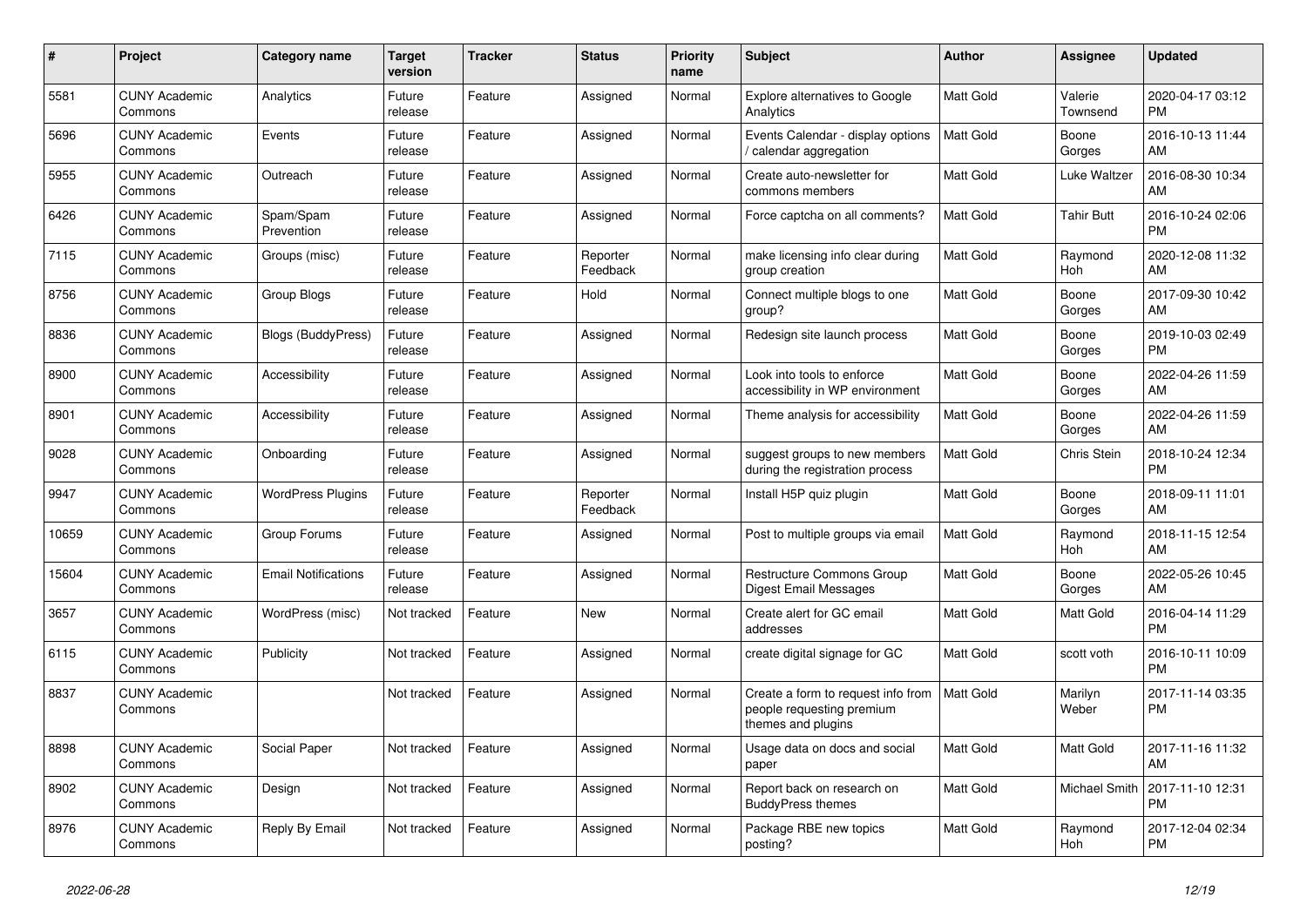| #     | <b>Project</b>                  | <b>Category name</b>     | <b>Target</b><br>version | <b>Tracker</b> | <b>Status</b>        | <b>Priority</b><br>name | <b>Subject</b>                                                                                                                               | <b>Author</b>           | Assignee            | <b>Updated</b>                |
|-------|---------------------------------|--------------------------|--------------------------|----------------|----------------------|-------------------------|----------------------------------------------------------------------------------------------------------------------------------------------|-------------------------|---------------------|-------------------------------|
| 481   | <b>CUNY Academic</b><br>Commons | Groups (misc)            | Future<br>release        | Feature        | Assigned             | Normal                  | ability to archive inactive groups<br>and blogs                                                                                              | Michael Mandiberg       | Samantha<br>Raddatz | 2015-11-09 05:56<br><b>PM</b> |
| 9908  | <b>CUNY Academic</b><br>Commons |                          | Not tracked              | Feature        | <b>New</b>           | Normal                  | Is it possible to send email<br>updates to users (or an email<br>address not on the list) for only a<br>single page AFTER being<br>prompted? | <b>Michael Shields</b>  | scott voth          | 2018-06-11 01:34<br><b>PM</b> |
| 3458  | <b>CUNY Academic</b><br>Commons | Groups (misc)            | Future<br>release        | Feature        | Assigned             | Normal                  | Filter Members of Group by<br>Campus                                                                                                         | Michael Smith           | Samantha<br>Raddatz | 2014-09-26 08:32<br><b>PM</b> |
| 2753  | <b>CUNY Academic</b><br>Commons | <b>Public Portfolio</b>  | Future<br>release        | Feature        | <b>New</b>           | Normal                  | Create actual actual tagification in<br>academic interests and other<br>fields                                                               | Micki Kaufman           | Boone<br>Gorges     | 2015-01-05 08:52<br><b>PM</b> |
| 2754  | <b>CUNY Academic</b><br>Commons | Design                   | Future<br>release        | Feature        | Assigned             | Normal                  | Determine strategy for CAC logo<br>handling in top header                                                                                    | Micki Kaufman           | Chris Stein         | 2015-01-05 08:53<br><b>PM</b> |
| 3475  | <b>CUNY Academic</b><br>Commons | Events                   | Future<br>release        | Feature        | Assigned             | Normal                  | Request to add plugin to<br>streamline room<br>booking/appointment booking                                                                   | Naomi Barrettara        | Boone<br>Gorges     | 2014-12-01 05:14<br><b>PM</b> |
| 16290 | <b>CUNY Academic</b><br>Commons |                          |                          | Feature        | Reporter<br>Feedback | Normal                  | Add Table Of Contents Block<br>plug-in                                                                                                       | Raffi<br>Khatchadourian |                     | 2022-06-24 10:26<br>AM        |
| 8498  | <b>CUNY Academic</b><br>Commons | <b>WordPress Plugins</b> | Future<br>release        | Feature        | <b>New</b>           | Low                     | <b>Gravity Forms Email Users</b>                                                                                                             | Raffi<br>Khatchadourian | Matt Gold           | 2017-10-13 12:58<br><b>PM</b> |
| 9420  | <b>CUNY Academic</b><br>Commons | cuny.is                  | Not tracked              | Feature        | New                  | Normal                  | Request for http://cuny.is/streams                                                                                                           | Raffi<br>Khatchadourian | Marilyn<br>Weber    | 2018-04-02 10:08<br>AM        |
| 11077 | <b>CUNY Academic</b><br>Commons | Events                   | Not tracked              | Feature        | Reporter<br>Feedback | Normal                  | Show event category description<br>in event list view                                                                                        | Raffi<br>Khatchadourian |                     | 2019-02-12 10:38<br><b>PM</b> |
| 58    | <b>CUNY Academic</b><br>Commons | BuddyPress (misc)        | Future<br>release        | Feature        | Assigned             | Low                     | Make member search sortable by<br>last name                                                                                                  | Roberta Brody           | Boone<br>Gorges     | 2010-08-26 02:38<br><b>PM</b> |
| 585   | <b>CUNY Academic</b><br>Commons | Group Forums             | Future<br>release        | Feature        | Assigned             | Normal                  | Merge Forum Topics                                                                                                                           | Sarah Morgano           | Boone<br>Gorges     | 2011-07-06 04:11<br><b>PM</b> |
| 1888  | <b>CUNY Academic</b><br>Commons | Home Page                | Future<br>release        | Feature        | Assigned             | Normal                  | Refactor BP MPO Activity Filter to<br>support proper pagination                                                                              | Sarah Morgano           | Boone<br>Gorges     | 2014-05-01 07:11<br><b>PM</b> |
| 519   | <b>CUNY Academic</b><br>Commons | <b>BuddyPress Docs</b>   | Future<br>release        | Feature        | Assigned             | Low                     | TOC for individual docs - for new<br>BP "wiki-like" plugin                                                                                   | scott voth              | Boone<br>Gorges     | 2015-11-09 05:54<br><b>PM</b> |
| 10226 | <b>CUNY Academic</b><br>Commons | Courses                  | Future<br>release        | Feature        | <b>New</b>           | Normal                  | Add "My Courses" to drop down<br>list                                                                                                        | scott voth              | Boone<br>Gorges     | 2021-11-19 12:42<br><b>PM</b> |
| 10354 | <b>CUNY Academic</b><br>Commons | <b>Public Portfolio</b>  | Future<br>release        | Feature        | New                  | Normal                  | Opt out of Having a Profile Page                                                                                                             | scott voth              | Chris Stein         | 2020-05-12 10:43<br>AM        |
| 11531 | <b>CUNY Academic</b><br>Commons | Events                   | Future<br>release        | Feature        | <b>New</b>           | Normal                  | Main Events calendar should<br>include non-public events that<br>user has access to                                                          | scott voth              | Boone<br>Gorges     | 2019-06-11 10:00<br>AM        |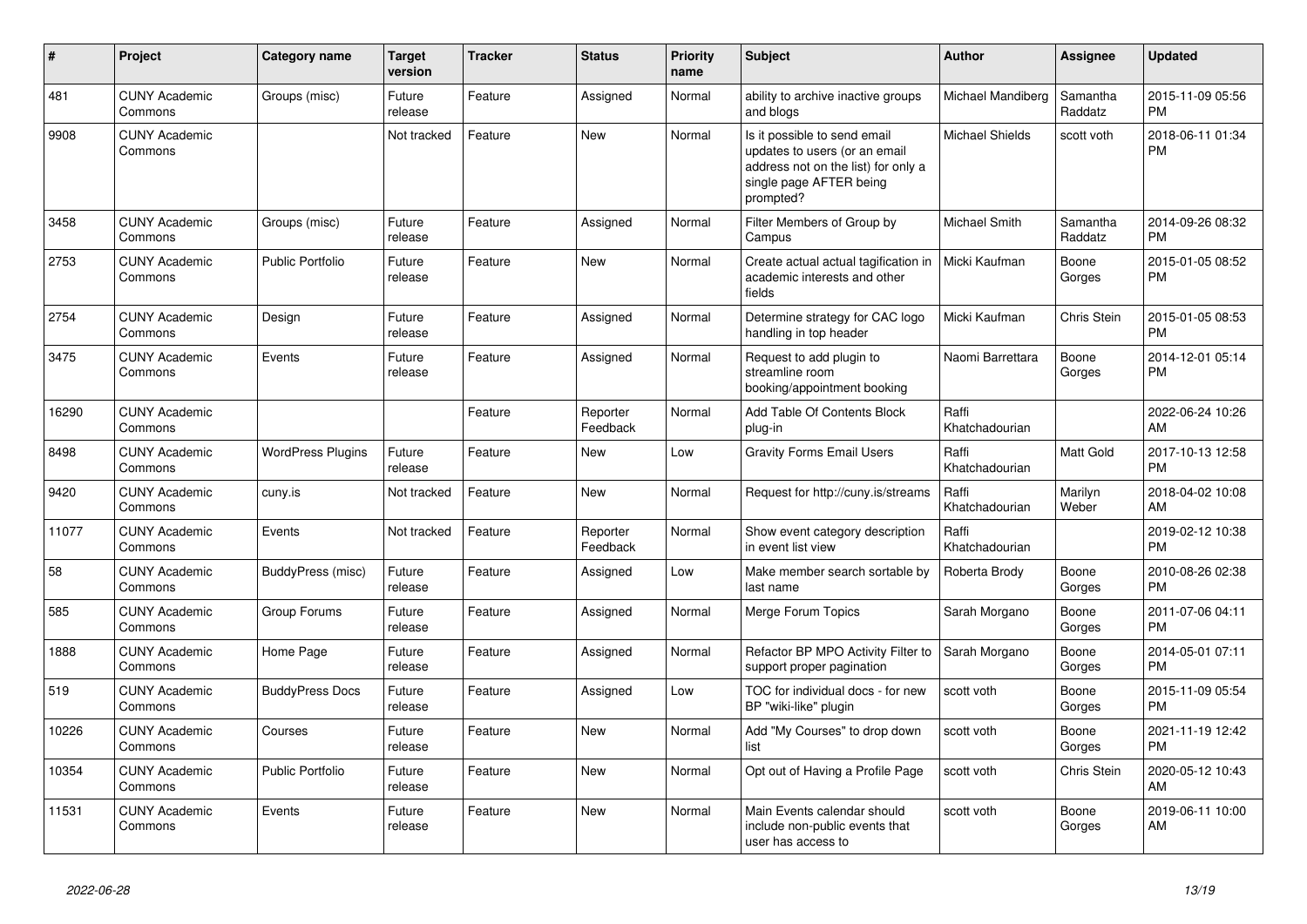| #     | <b>Project</b>                  | Category name            | <b>Target</b><br>version | <b>Tracker</b> | <b>Status</b>        | <b>Priority</b><br>name | Subject                                                                  | <b>Author</b>           | Assignee              | <b>Updated</b>                |
|-------|---------------------------------|--------------------------|--------------------------|----------------|----------------------|-------------------------|--------------------------------------------------------------------------|-------------------------|-----------------------|-------------------------------|
| 11860 | <b>CUNY Academic</b><br>Commons | Registration             | Future<br>release        | Feature        | <b>New</b>           | Normal                  | <b>Ensure Students Are Aware They</b><br>Can Use Aliases At Registration | scott voth              |                       | 2019-09-24 08:46<br>AM        |
| 14394 | <b>CUNY Academic</b><br>Commons |                          | Not tracked              | Feature        | <b>New</b>           | Normal                  | Commons News Site - redesign                                             | scott voth              | scott voth            | 2021-09-14 10:46<br>AM        |
| 10368 | <b>CUNY Academic</b><br>Commons |                          | Future<br>release        | Feature        | Assigned             | Normal                  | Use ORCID data to populate<br>academic profile page                      | Stephen Francoeur       | Boone<br>Gorges       | 2018-09-25 01:53<br><b>PM</b> |
| 9643  | <b>CUNY Academic</b><br>Commons | Publicity                | Not tracked              | Feature        | <b>New</b>           | Normal                  | Create a page on the Commons<br>for logos etc.                           | Stephen Real            | Stephen Real          | 2018-04-24 10:53<br>AM        |
| 5679  | <b>CUNY Academic</b><br>Commons | Analytics                | Not tracked              | Feature        | <b>New</b>           | Normal                  | Logged In Users for GA                                                   | <b>Valerie Townsend</b> | Valerie<br>Townsend   | 2016-06-11 09:49<br>AM        |
| 11883 | <b>CUNY Academic</b><br>Commons | Help/Codex               | Not tracked              | Support        | <b>New</b>           | Normal                  | Need Embedding Help Page<br>Update (Tableau)                             | Anthony Wheeler         | scott voth            | 2019-09-24 08:49<br>AM        |
| 9729  | <b>CUNY Academic</b><br>Commons | <b>SEO</b>               | Not tracked              | Support        | <b>New</b>           | Normal                  | 503 Errors showing on<br>newlaborforum.cuny.edu                          | Diane Krauthamer        | Raymond<br><b>Hoh</b> | 2018-05-22 04:48<br><b>PM</b> |
| 11545 | <b>CUNY Academic</b><br>Commons | <b>WordPress Plugins</b> | Not tracked              | Support        | New                  | Normal                  | <b>Twitter searches in WordPress</b>                                     | Gina Cherry             | <b>Matt Gold</b>      | 2019-09-23 01:03<br><b>PM</b> |
| 12004 | <b>CUNY Academic</b><br>Commons |                          | Not tracked              | Support        | Reporter<br>Feedback | Normal                  | Notifications for spam blog<br>comments                                  | Gina Cherry             | Raymond<br>Hoh        | 2019-11-01 12:05<br><b>PM</b> |
| 14842 | <b>CUNY Academic</b><br>Commons |                          | Not tracked              | Support        | Reporter<br>Feedback | Normal                  | Question about widgets and block<br>editor                               | Gina Cherry             |                       | 2021-10-06 03:01<br><b>PM</b> |
| 14439 | <b>CUNY Academic</b><br>Commons | Spam/Spam<br>Prevention  | 2.0.2                    | Support        | Assigned             | Normal                  | Aprroved comments held for<br>moderation                                 | Laurie Hurson           | Raymond<br>Hoh        | 2022-06-14 11:36<br>AM        |
| 12328 | <b>CUNY Academic</b><br>Commons |                          | Not tracked              | Support        | New                  | Normal                  | Sign up Code for Non-CUNY<br>Faculty                                     | Laurie Hurson           |                       | 2020-01-28 10:25<br>AM        |
| 12484 | <b>CUNY Academic</b><br>Commons |                          | Not tracked              | Support        | Reporter<br>Feedback | Normal                  | Sign up Code for COIL Course<br>starting in March                        | Laurie Hurson           | Matt Gold             | 2020-03-02 02:26<br><b>PM</b> |
| 14538 | <b>CUNY Academic</b><br>Commons |                          | Not tracked              | Support        | Reporter<br>Feedback | Normal                  | <b>Weebly To Commons</b>                                                 | Laurie Hurson           |                       | 2021-09-14 10:47<br>AM        |
| 15176 | <b>CUNY Academic</b><br>Commons |                          | Not tracked              | Support        | Reporter<br>Feedback | Normal                  | Archiving Q Writing & Old<br>Wordpress Sites on the Commons              | Laurie Hurson           |                       | 2022-02-08 10:28<br>AM        |
| 2175  | <b>CUNY Academic</b><br>Commons | WordPress (misc)         | Not tracked              | Support        | Assigned             | Normal                  | Subscibe 2 vs. Jetpack<br>subscription options                           | local admin             | <b>Matt Gold</b>      | 2016-01-26 04:58<br><b>PM</b> |
| 9211  | <b>CUNY Academic</b><br>Commons | <b>WordPress Plugins</b> | Future<br>release        | Support        | Reporter<br>Feedback | Normal                  | Auto-Role Setting in Forum Plugin<br>Causing Some Confusion              | Luke Waltzer            | Boone<br>Gorges       | 2018-03-13 11:44<br>AM        |
| 15169 | <b>CUNY Academic</b><br>Commons |                          | 2.0.2                    | Support        | Reporter<br>Feedback | Normal                  | new Prelude website zipfiles for<br>custom theme and other files.        | Marilyn Weber           |                       | 2022-06-14 11:36<br>AM        |
| 15655 | <b>CUNY Academic</b><br>Commons |                          | 2.0.2                    | Support        | Reporter<br>Feedback | Normal                  | Event Aggregator plugin?                                                 | Marilyn Weber           |                       | 2022-06-14 11:36<br>AM        |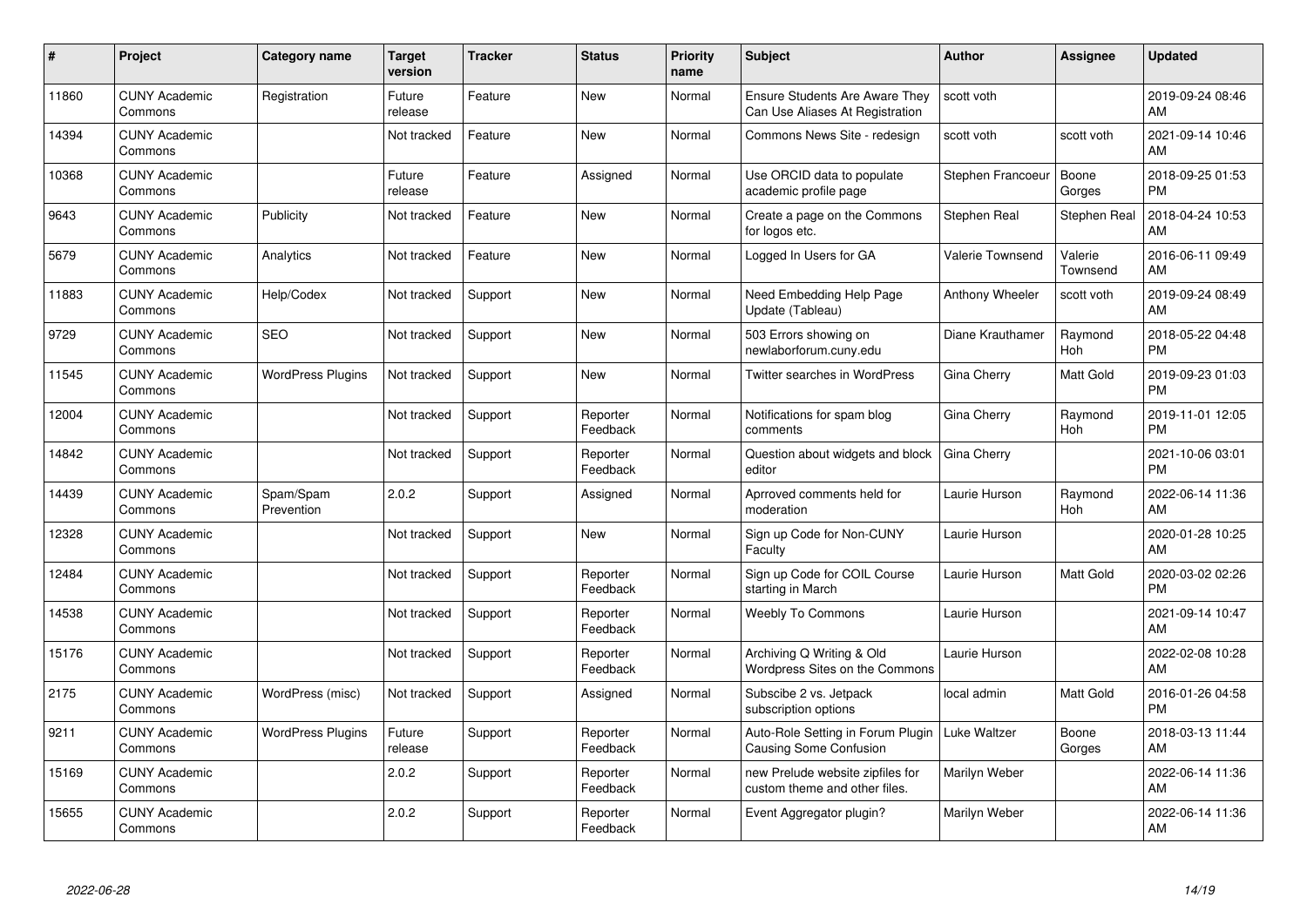| #     | Project                         | <b>Category name</b> | <b>Target</b><br>version | Tracker | <b>Status</b>                       | <b>Priority</b><br>name | <b>Subject</b>                                             | <b>Author</b> | <b>Assignee</b> | <b>Updated</b>                |
|-------|---------------------------------|----------------------|--------------------------|---------|-------------------------------------|-------------------------|------------------------------------------------------------|---------------|-----------------|-------------------------------|
| 15978 | <b>CUNY Academic</b><br>Commons | WordPress - Media    | 2.0.2                    | Support | Reporter<br>Feedback                | Normal                  | tex files?                                                 | Marilyn Weber | Raymond<br>Hoh  | 2022-06-14 11:36<br>AM        |
| 16291 | <b>CUNY Academic</b><br>Commons | Site cloning         | 2.0.2                    | Support | Staged for<br>Production<br>Release | Normal                  | Images coming up blank in Media<br>Library                 | Marilyn Weber | Raymond<br>Hoh  | 2022-06-23 08:28<br><b>PM</b> |
| 14784 | <b>CUNY Academic</b><br>Commons |                      |                          | Support | Reporter<br>Feedback                | Normal                  | User report of logo problem when<br>using Customizer theme | Marilyn Weber |                 | 2021-09-17 10:25<br>AM        |
| 15045 | <b>CUNY Academic</b><br>Commons |                      |                          | Support | <b>New</b>                          | Normal                  | no result for KCeL in the search<br>box on the commons     | Marilyn Weber |                 | 2021-12-10 11:29<br>AM        |
| 15260 | <b>CUNY Academic</b><br>Commons |                      |                          | Support | Reporter<br>Feedback                | Normal                  | Diacritical markings   European<br><b>Stages</b>           | Marilyn Weber |                 | 2022-02-04 08:16<br>AM        |
| 15370 | <b>CUNY Academic</b><br>Commons |                      |                          | Support | Reporter<br>Feedback                | Normal                  | All-in-One Event Calendar?                                 | Marilyn Weber |                 | 2022-02-17 11:03<br>AM        |
| 15565 | <b>CUNY Academic</b><br>Commons |                      |                          | Support | <b>New</b>                          | Normal                  | Events - send updates to an emai<br>listserv               | Marilyn Weber |                 | 2022-03-10 01:06<br><b>PM</b> |
| 15685 | <b>CUNY Academic</b><br>Commons |                      |                          | Support | New                                 | High                    | problem with chrome?                                       | Marilyn Weber |                 | 2022-04-25 03:40<br><b>PM</b> |
| 16099 | <b>CUNY Academic</b><br>Commons |                      |                          | Support | Reporter<br>Feedback                | Normal                  | request for Newsletter Glue                                | Marilyn Weber |                 | 2022-05-13 12:14<br><b>PM</b> |
| 16110 | <b>CUNY Academic</b><br>Commons |                      |                          | Support | Reporter<br>Feedback                | Normal                  | remove Creative Commons<br>license from pages?             | Marilyn Weber | Raymond<br>Hoh  | 2022-05-17 06:11<br><b>PM</b> |
| 9207  | <b>CUNY Academic</b><br>Commons |                      | Future<br>release        | Support | Reporter<br>Feedback                | Normal                  | display dashboards made in<br>Tableau?                     | Marilyn Weber | Boone<br>Gorges | 2018-04-10 10:42<br>AM        |
| 8607  | <b>CUNY Academic</b><br>Commons |                      | Not tracked              | Support | New                                 | Normal                  | Paypal?                                                    | Marilyn Weber | Matt Gold       | 2018-05-15 01:37<br><b>PM</b> |
| 10273 | <b>CUNY Academic</b><br>Commons | Registration         | Not tracked              | Support | Reporter<br>Feedback                | Normal                  | users combining CF and campus<br>address                   | Marilyn Weber |                 | 2019-09-18 10:58<br>AM        |
| 10657 | <b>CUNY Academic</b><br>Commons |                      | Not tracked              | Support | Reporter<br>Feedback                | Normal                  | child theme problems                                       | Marilyn Weber |                 | 2018-11-08 01:19<br><b>PM</b> |
| 11149 | <b>CUNY Academic</b><br>Commons |                      | Not tracked              | Support | Reporter<br>Feedback                | Normal                  | comments getting blocked                                   | Marilyn Weber | Raymond<br>Hoh  | 2019-03-26 11:40<br>AM        |
| 11509 | <b>CUNY Academic</b><br>Commons |                      | Not tracked              | Support | Reporter<br>Feedback                | Normal                  | deleted Page causing a Menu<br>problem?                    | Marilyn Weber |                 | 2019-06-04 09:54<br>AM        |
| 11519 | <b>CUNY Academic</b><br>Commons |                      | Not tracked              | Support | Assigned                            | Normal                  | comment option not appearing                               | Marilyn Weber |                 | 2019-09-24 10:28<br>AM        |
| 11771 | <b>CUNY Academic</b><br>Commons |                      | Not tracked              | Support | Reporter<br>Feedback                | Normal                  | post displays in sections                                  | Marilyn Weber |                 | 2019-08-20 10:34<br>AM        |
| 11787 | <b>CUNY Academic</b><br>Commons |                      | Not tracked              | Support | Reporter<br>Feedback                | Normal                  | automated comments notifications<br>on ZenDesk             | Marilyn Weber |                 | 2019-08-26 06:18<br><b>PM</b> |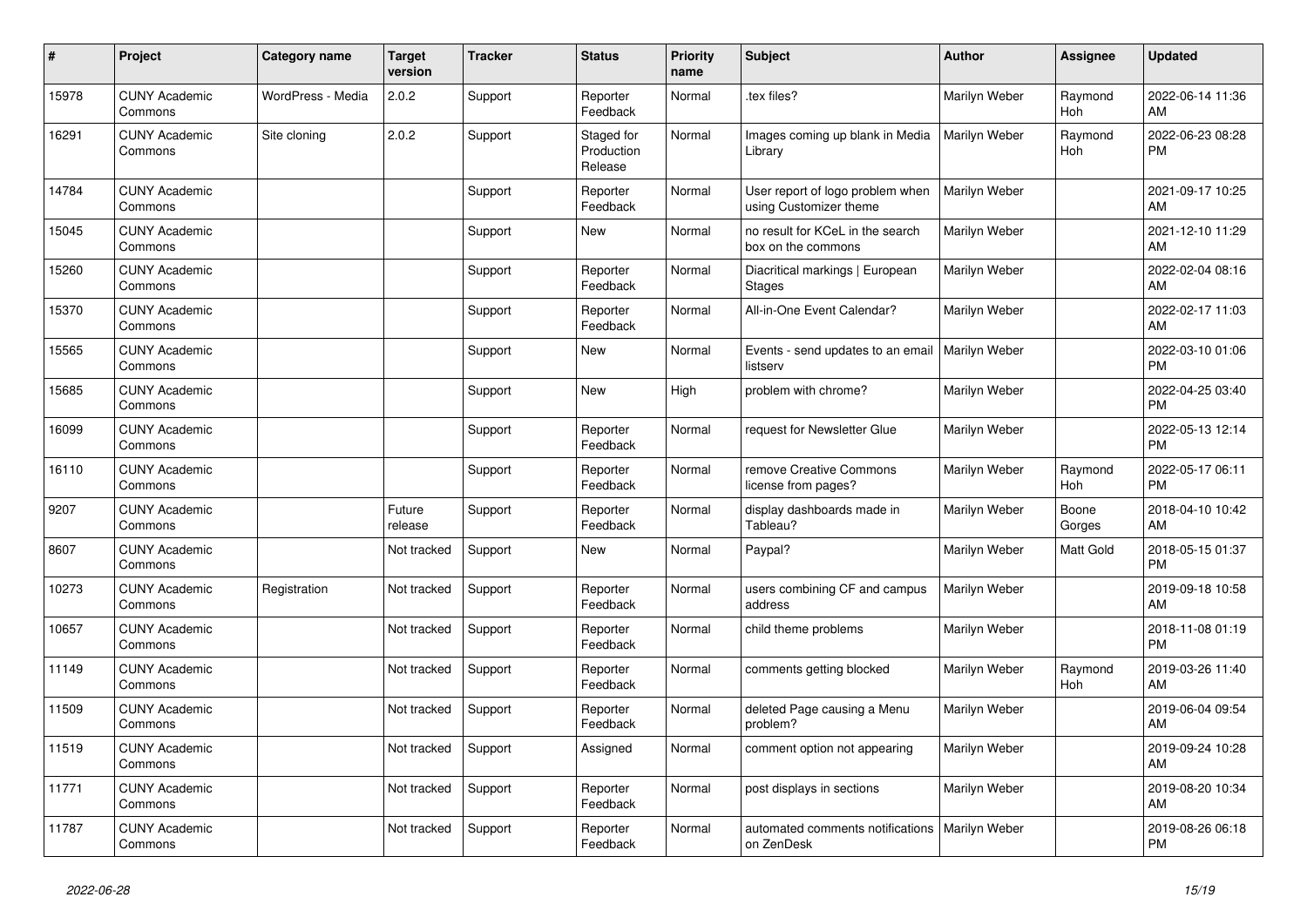| #     | Project                         | <b>Category name</b>      | Target<br>version | <b>Tracker</b> | <b>Status</b>        | <b>Priority</b><br>name | <b>Subject</b>                                                                            | <b>Author</b>    | <b>Assignee</b>     | <b>Updated</b>                |
|-------|---------------------------------|---------------------------|-------------------|----------------|----------------------|-------------------------|-------------------------------------------------------------------------------------------|------------------|---------------------|-------------------------------|
| 11848 | <b>CUNY Academic</b><br>Commons |                           | Not tracked       | Support        | Hold                 | Normal                  | a Dean of Faculty wants to share<br>a large file                                          | Marilyn Weber    |                     | 2019-09-24 08:44<br>AM        |
| 12350 | <b>CUNY Academic</b><br>Commons | <b>Blogs (BuddyPress)</b> | Not tracked       | Support        | Reporter<br>Feedback | Normal                  | URL creation problem                                                                      | Marilyn Weber    |                     | 2020-02-03 11:27<br>AM        |
| 12352 | <b>CUNY Academic</b><br>Commons |                           | Not tracked       | Support        | <b>New</b>           | Normal                  | "posts list" page builder block<br>option                                                 | Marilyn Weber    |                     | 2020-02-03 01:29<br><b>PM</b> |
| 12382 | <b>CUNY Academic</b><br>Commons | Membership                | Not tracked       | Support        | <b>New</b>           | Normal                  | Email request change                                                                      | Marilyn Weber    | Marilyn<br>Weber    | 2020-02-06 12:56<br><b>PM</b> |
| 12741 | <b>CUNY Academic</b><br>Commons | <b>WordPress Plugins</b>  | Not tracked       | Support        | Reporter<br>Feedback | Normal                  | Tableau Public Viz Block                                                                  | Marilyn Weber    | Raymond<br>Hoh      | 2020-05-12 11:00<br>AM        |
| 13034 | <b>CUNY Academic</b><br>Commons |                           | Not tracked       | Support        | Reporter<br>Feedback | Normal                  | a site is asking people to join the<br>Commons to get a download                          | Marilyn Weber    |                     | 2020-07-12 07:23<br>AM        |
| 13255 | <b>CUNY Academic</b><br>Commons |                           | Not tracked       | Support        | Reporter<br>Feedback | Normal                  | Accessibility problems                                                                    | Marilyn Weber    |                     | 2020-09-01 05:48<br><b>PM</b> |
| 13286 | <b>CUNY Academic</b><br>Commons |                           | Not tracked       | Support        | <b>New</b>           | Normal                  | problem connecting with<br>WordPress app                                                  | Marilyn Weber    | Raymond<br>Hoh      | 2020-09-08 11:16<br>AM        |
| 13975 | <b>CUNY Academic</b><br>Commons | Social Paper              | Not tracked       | Support        | Reporter<br>Feedback | Normal                  | can't approve comments on Social   Marilyn Weber<br>Paper paper                           |                  |                     | 2021-02-12 09:33<br>AM        |
| 14074 | <b>CUNY Academic</b><br>Commons | WordPress (misc)          | Not tracked       | Support        | Reporter<br>Feedback | Normal                  | page password protection<br>problem                                                       | Marilyn Weber    |                     | 2021-03-02 11:03<br>AM        |
| 14398 | <b>CUNY Academic</b><br>Commons |                           | Not tracked       | Support        | Reporter<br>Feedback | Normal                  | Events plug-in notification<br>problem                                                    | Marilyn Weber    |                     | 2021-05-11 11:21<br>AM        |
| 14900 | <b>CUNY Academic</b><br>Commons |                           | Not tracked       | Support        | Reporter<br>Feedback | Normal                  | previous theme?                                                                           | Marilyn Weber    |                     | 2021-10-25 10:31<br>AM        |
| 14911 | <b>CUNY Academic</b><br>Commons | <b>WordPress Themes</b>   | Not tracked       | Support        | <b>New</b>           | Normal                  | Twentytwentyone theme                                                                     | Marilyn Weber    |                     | 2021-10-28 10:37<br>AM        |
| 15816 | <b>CUNY Academic</b><br>Commons |                           | Not tracked       | Support        | <b>New</b>           | Normal                  | slow loading at SPS                                                                       | Marilyn Weber    |                     | 2022-04-05 01:26<br><b>PM</b> |
| 636   | <b>CUNY Academic</b><br>Commons | WordPress (misc)          | Not tracked       | Support        | Assigned             | Normal                  | Create Lynda.com-like Table of<br><b>Contents for Prospective Tutorial</b><br>Screencasts | Matt Gold        | scott voth          | 2016-02-23 03:12<br><b>PM</b> |
| 4070  | <b>CUNY Academic</b><br>Commons | Analytics                 | Not tracked       | Support        | Assigned             | Normal                  | Request for JITP site analytics                                                           | Matt Gold        | Seth Persons        | 2016-02-23 03:09<br><b>PM</b> |
| 4986  | <b>CUNY Academic</b><br>Commons | ZenDesk                   | Not tracked       | Support        | Assigned             | Normal                  | Prepare documentation for<br>Zendesk re web widget                                        | <b>Matt Gold</b> | Samantha<br>Raddatz | 2016-02-25 03:09<br><b>PM</b> |
| 9941  | <b>CUNY Academic</b><br>Commons | Wiki                      | Not tracked       | Support        | Assigned             | Normal                  | Wiki functionality                                                                        | <b>Matt Gold</b> | Boone<br>Gorges     | 2018-06-26 10:57<br>AM        |
| 11449 | <b>CUNY Academic</b><br>Commons | WordPress - Media         | Not tracked       | Support        | Reporter<br>Feedback | Normal                  | Cloning Media Library for JITP<br>from Staging to Production Site                         | Patrick DeDauw   | Boone<br>Gorges     | 2019-05-13 12:00<br><b>PM</b> |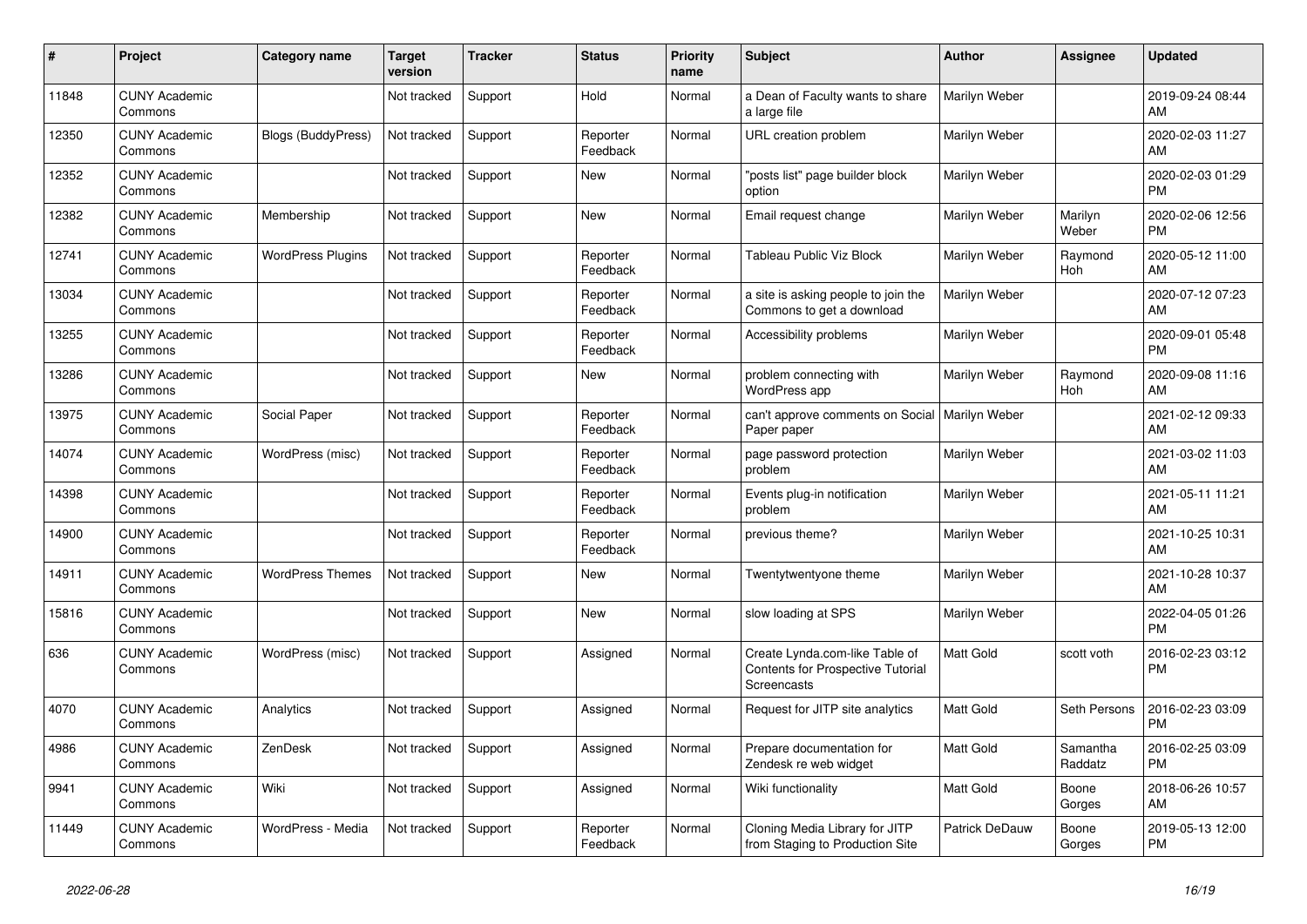| #     | Project                         | Category name            | Target<br>version | <b>Tracker</b> | <b>Status</b>        | <b>Priority</b><br>name | <b>Subject</b>                                                         | <b>Author</b>    | <b>Assignee</b>       | <b>Updated</b>                |
|-------|---------------------------------|--------------------------|-------------------|----------------|----------------------|-------------------------|------------------------------------------------------------------------|------------------|-----------------------|-------------------------------|
| 14983 | <b>CUNY Academic</b><br>Commons | WordPress (misc)         | Not tracked       | Support        | Reporter<br>Feedback | Normal                  | 'Read More" tag not working                                            | Rebecca Krisel   | Raymond<br>Hoh        | 2021-11-23 01:17<br><b>PM</b> |
| 5826  | <b>CUNY Academic</b><br>Commons | <b>WordPress Plugins</b> | Future<br>release | Support        | Reporter<br>Feedback | Normal                  | <b>Remove Subscription Options</b><br>plugin from directory            | Sarah Morgano    | Sarah<br>Morgano      | 2016-10-21 04:14<br><b>PM</b> |
| 11496 | <b>CUNY Academic</b><br>Commons | <b>Public Portfolio</b>  | 1.15.2            | Support        | <b>New</b>           | Normal                  | Replace Twitter Icon on Member<br>Portfolio page                       | scott voth       | Boone<br>Gorges       | 2019-06-06 01:03<br><b>PM</b> |
| 15767 | <b>CUNY Academic</b><br>Commons | WordPress (misc)         |                   | Support        | <b>New</b>           | Normal                  | Site loading slowly                                                    | scott voth       | Boone<br>Gorges       | 2022-04-04 08:56<br><b>PM</b> |
| 13946 | <b>CUNY Academic</b><br>Commons | <b>WordPress Plugins</b> | 2.1.0             | Support        | Assigned             | Normal                  | <b>Custom Embed handler For</b><br>OneDrive files                      | scott voth       | Raymond<br>Hoh        | 2022-05-26 10:46<br>AM        |
| 3492  | <b>CUNY Academic</b><br>Commons | <b>WordPress Themes</b>  | Future<br>release | Support        | Assigned             | Normal                  | Add CBOX theme to the<br>Commons                                       | scott voth       | Raymond<br>Hoh        | 2014-10-08 05:55<br><b>PM</b> |
| 11788 | <b>CUNY Academic</b><br>Commons | <b>WordPress Plugins</b> | Future<br>release | Support        | Reporter<br>Feedback | Normal                  | Plugin Request - Browse Aloud                                          | scott voth       |                       | 2019-09-24 08:42<br>AM        |
| 10839 | <b>CUNY Academic</b><br>Commons | About page               | Not tracked       | Support        | <b>New</b>           | Normal                  | <b>Mission Statement Needs</b><br>Revision                             | scott voth       | Matt Gold             | 2018-12-26 10:58<br>AM        |
| 10982 | <b>CUNY Academic</b><br>Commons | Domain Mapping           | Not tracked       | Support        | Reporter<br>Feedback | Normal                  | <b>CNAME</b> question                                                  | scott voth       |                       | 2019-01-22 04:29<br><b>PM</b> |
| 11386 | <b>CUNY Academic</b><br>Commons | WordPress - Media        | Not tracked       | Support        | Reporter<br>Feedback | Normal                  | disappearing images                                                    | scott voth       | Boone<br>Gorges       | 2019-05-14 10:32<br>AM        |
| 11493 | <b>CUNY Academic</b><br>Commons | Domain Mapping           | Not tracked       | Support        | Reporter<br>Feedback | Normal                  | Domain Mapping Request - Talia<br>Schaffer                             | scott voth       | Matt Gold             | 2019-08-06 08:39<br>AM        |
| 12247 | <b>CUNY Academic</b><br>Commons | Publicity                | Not tracked       | Support        | <b>New</b>           | Normal                  | <b>Screenshot of First Commons</b><br>Homepage                         | scott voth       | scott voth            | 2020-01-14 12:08<br><b>PM</b> |
| 14994 | <b>CUNY Academic</b><br>Commons | cdev.gc.cuny.edu         | Not tracked       | Support        | In Progress          | Normal                  | Clear Cache on CDEV                                                    | scott voth       | Raymond<br><b>Hoh</b> | 2021-12-07 03:51<br><b>PM</b> |
| 11624 | <b>CUNY Academic</b><br>Commons | WordPress (misc)         | Not tracked       | Support        | <b>New</b>           | Normal                  | Change pages into posts or swap<br>database for a Commons site?        | Stephen Klein    | Raymond<br>Hoh        | 2019-07-09 11:04<br>AM        |
| 2666  | <b>CUNY Academic</b><br>Commons | About page               | Not tracked       | Documentation  | Assigned             | Normal                  | <b>Update About Text</b>                                               | Chris Stein      | Luke Waltzer          | 2016-03-04 11:19<br>AM        |
| 3565  | <b>CUNY Academic</b><br>Commons | My Commons               | Not tracked       | Documentation  | New                  | Normal                  | Load Newest inconsistencies                                            | Chris Stein      | scott voth            | 2015-11-09 01:16<br><b>PM</b> |
| 3524  | <b>CUNY Academic</b><br>Commons | Documentation            | Not tracked       | Documentation  | Assigned             | Normal                  | Post describing all you can do<br>when starting up a new<br>blog/group | <b>Matt Gold</b> | scott voth            | 2014-10-04 12:56<br><b>PM</b> |
| 8666  | <b>CUNY Academic</b><br>Commons | Teaching                 | Not tracked       | Documentation  | Assigned             | Normal                  | Create Teaching on the<br>Commons Resource Page                        | <b>Matt Gold</b> | Laurie Hurson         | 2019-09-23 03:16<br><b>PM</b> |
| 12392 | <b>CUNY Academic</b><br>Commons | Help/Codex               | Not tracked       | Documentation  | <b>New</b>           | Normal                  | <b>Updates to Common Commons</b><br>Questions on Help Page             | scott voth       | Margaret<br>Galvan    | 2020-02-11 10:53<br>AM        |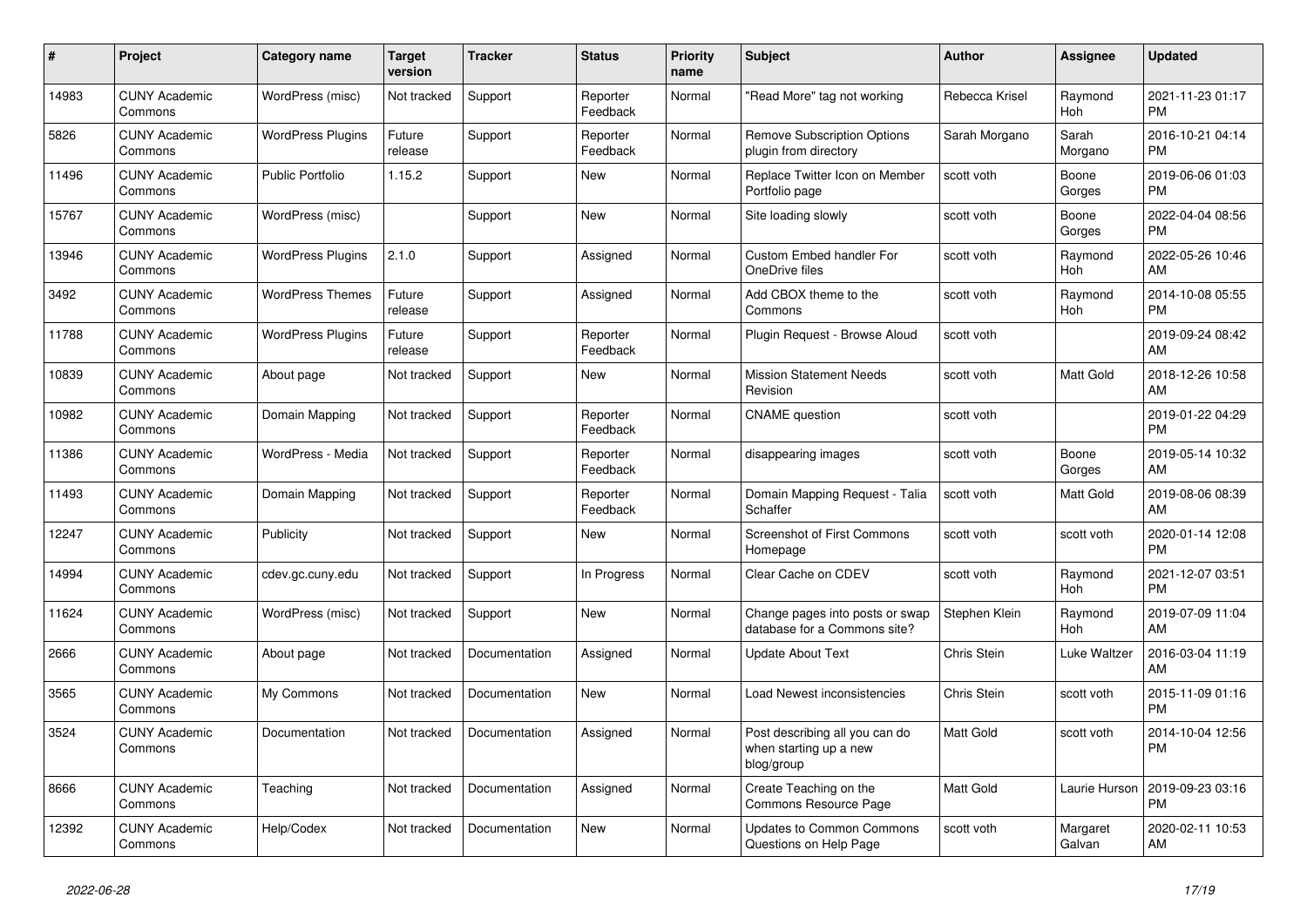| #     | Project                         | Category name               | <b>Target</b><br>version | <b>Tracker</b> | <b>Status</b>        | Priority<br>name | <b>Subject</b>                                                                       | <b>Author</b>      | Assignee            | <b>Updated</b>                |
|-------|---------------------------------|-----------------------------|--------------------------|----------------|----------------------|------------------|--------------------------------------------------------------------------------------|--------------------|---------------------|-------------------------------|
| 3369  | <b>CUNY Academic</b><br>Commons | Reply By Email              | Not tracked              | Outreach       | Hold                 | Normal           | Release reply by email to WP<br>plugin directory                                     | <b>Matt Gold</b>   | Raymond<br>Hoh      | 2016-03-01 12:46<br><b>PM</b> |
| 9015  | <b>CUNY Academic</b><br>Commons | Groups (misc)               | Not tracked              | Outreach       | Assigned             | Normal           | Email group admins the email<br>addresses of their groups                            | Matt Gold          | <b>Matt Gold</b>    | 2018-01-02 09:54<br>AM        |
| 14475 | <b>CUNY Academic</b><br>Commons |                             | Not tracked              | Publicity      | New                  | Normal           | <b>OER Showcase Page</b>                                                             | Laurie Hurson      | Laurie Hurson       | 2021-09-14 10:46<br>AM        |
| 14504 | <b>CUNY Academic</b><br>Commons |                             | Not tracked              | Publicity      | Reporter<br>Feedback | Normal           | Adding showcases to home page<br>menu                                                | Laurie Hurson      | Boone<br>Gorges     | 2022-01-19 03:26<br><b>PM</b> |
| 2612  | <b>CUNY Academic</b><br>Commons |                             | Not tracked              | Publicity      | Assigned             | Normal           | Pinterest site for the Commons                                                       | local admin        | Sarah<br>Morgano    | 2016-03-04 11:19<br>AM        |
| 6014  | <b>CUNY Academic</b><br>Commons | Publicity                   | Future<br>release        | Publicity      | Reporter<br>Feedback | Normal           | Google search listing                                                                | Matt Gold          | Boone<br>Gorges     | 2016-09-21 03:48<br><b>PM</b> |
| 3506  | <b>CUNY Academic</b><br>Commons | Publicity                   | 1.7                      | Publicity      | <b>New</b>           | Normal           | Prepare 1.7 email messaging                                                          | Micki Kaufman      | Micki<br>Kaufman    | 2014-10-01 12:36<br><b>PM</b> |
| 3509  | <b>CUNY Academic</b><br>Commons | Publicity                   | 1.7                      | Publicity      | New                  | Normal           | Create 1.7 digital signage imagery                                                   | Micki Kaufman      | Marilyn<br>Weber    | 2014-10-01 12:40<br><b>PM</b> |
| 3510  | <b>CUNY Academic</b><br>Commons | Publicity                   | 1.7                      | Publicity      | Assigned             | Normal           | Post on the News Blog re: 'My<br>Commons'                                            | Micki Kaufman      | Sarah<br>Morgano    | 2014-10-15 11:18<br>AM        |
| 3511  | <b>CUNY Academic</b><br>Commons | Publicity                   | 1.7                      | Publicity      | Assigned             | Normal           | Social media for 1.7                                                                 | Micki Kaufman      | Sarah<br>Morgano    | 2014-10-14 03:32<br><b>PM</b> |
| 6665  | <b>CUNY Academic</b><br>Commons |                             | Not tracked              | Publicity      | New                  | Normal           | Dead Link in 1.10 announcement<br>post                                               | Paige Dupont       | Stephen Real        | 2016-12-01 03:11<br><b>PM</b> |
| 5298  | <b>CUNY Academic</b><br>Commons |                             | Not tracked              | Publicity      | <b>New</b>           | Normal           | Survey Pop-Up Text                                                                   | Samantha Raddatz   | Samantha<br>Raddatz | 2016-03-22 12:27<br><b>PM</b> |
| 11393 | <b>CUNY Academic</b><br>Commons |                             | Not tracked              | Publicity      | <b>New</b>           | Normal           | After 1.15 release, ceate a hero<br>slide and post about adding a site<br>to a group | scott voth         | Patrick<br>Sweeney  | 2019-05-14 10:32<br>AM        |
| 10580 | <b>CUNY Academic</b><br>Commons | Information<br>Architecture | Future<br>release        | Design/UX      | New                  | Normal           | Primary nav item review                                                              | Boone Gorges       | Sara Cannon         | 2021-11-19 12:37<br><b>PM</b> |
| 860   | <b>CUNY Academic</b><br>Commons | Design                      | Future<br>release        | Design/UX      | Assigned             | Normal           | <b>Standardize Button Treatment</b><br>Across the Commons                            | Chris Stein        | Chris Stein         | 2014-05-01 09:45<br>AM        |
| 3059  | <b>CUNY Academic</b><br>Commons | Group Forums                | Future<br>release        | Design/UX      | <b>New</b>           | Normal           | Forum Post Permissable Content<br><b>Explanatory Text</b>                            | <b>Chris Stein</b> | Chris Stein         | 2015-04-02 11:27<br>AM        |
| 15210 | <b>CUNY Academic</b><br>Commons | Analytics                   | Not tracked              | Design/UX      | <b>New</b>           | Normal           | Google Analytics improvements                                                        | Colin McDonald     | Boone<br>Gorges     | 2022-05-24 10:47<br>AM        |
| 11843 | <b>CUNY Academic</b><br>Commons | WordPress (misc)            | Future<br>release        | Design/UX      | <b>New</b>           | Normal           | Tweaking the Gutenberg Editor<br>Interface                                           | Laurie Hurson      |                     | 2022-04-26 12:00<br><b>PM</b> |
| 6392  | <b>CUNY Academic</b><br>Commons | Group Forums                | Future<br>release        | Design/UX      | Assigned             | Low              | <b>Composition/Preview Panes in</b><br>Forum Posts                                   | Luke Waltzer       | Paige Dupont        | 2016-10-21 04:26<br><b>PM</b> |